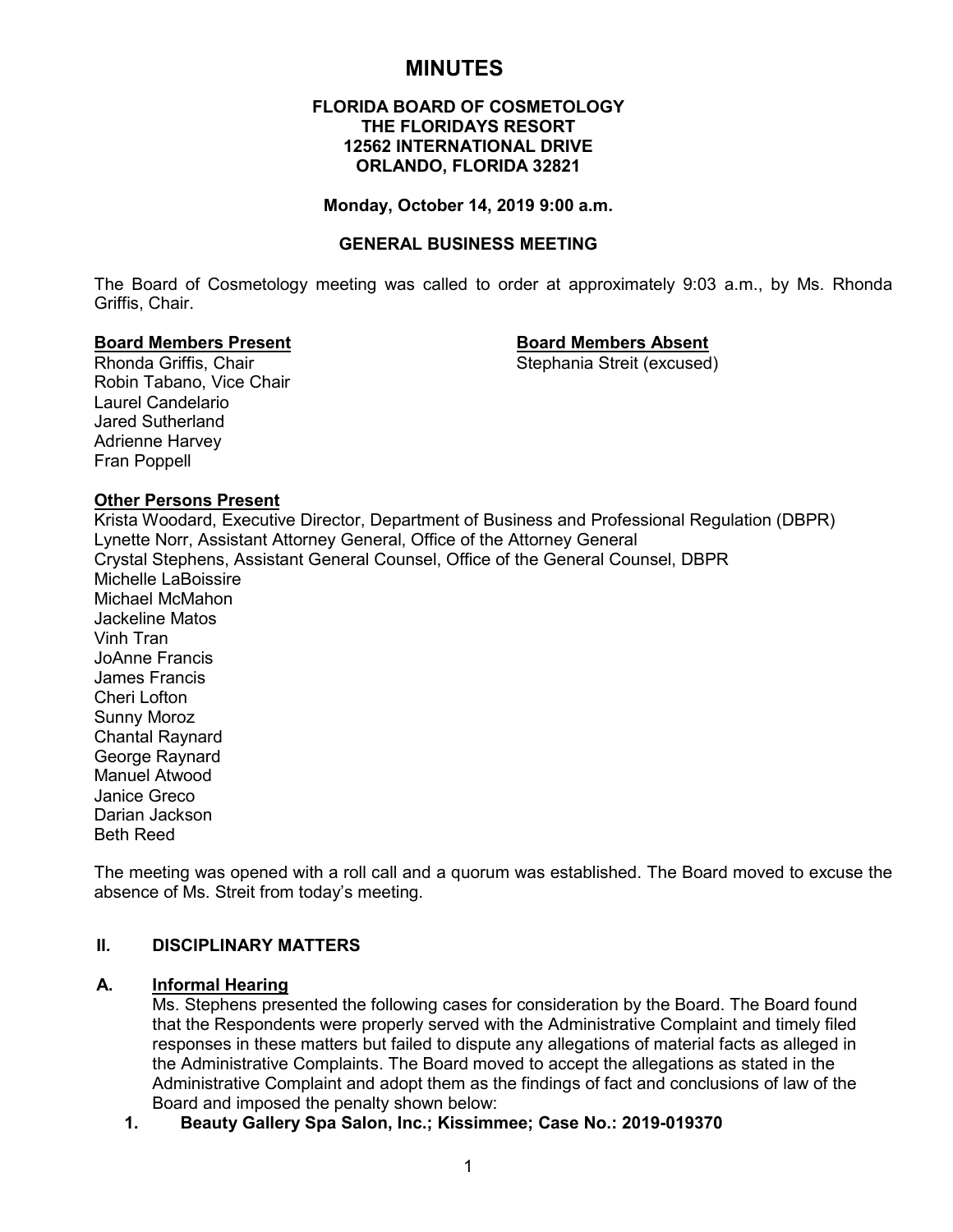\$500 fine and \$169.26 costs to be paid within six months

- **2. LSNail & Spa; Pompano Beach; Case No.: 2019030727** \$500 fine and \$182.24 costs to be paid within six months
- **3. Hollywood Salon & Barber at St Lucie; Port St Lucie; Case No.: 2019-015159** \$500 fine and \$169.26 costs to be paid within six months
- **4. Cheri A. Lofton; Port St Lucie; Case No.: 2019-020375** Case was dismissed.
- **5. MK Beauty Salon, LLC; Miramar; Case No.; 2019-014488** \$500 fine and \$76.97 costs to be paid within six months
- **6. K & K Beauty Bar; Palm Beach Gardens; Case No.: 2019-000621** \$500 fine and \$147.72 costs to be paid within six months

## **B. Motion for Informal Hearing**

Ms. Stephens presented the following case for consideration by the Board. The Board found that the Respondent was properly served with the Administrative Complaint and timely filed a response in this matter but failed to dispute any allegations of material facts as alleged in the Administrative Complaint. The Board moved to accept the allegations as stated in the Administrative Complaint and adopt them as the findings of fact and conclusions of law of the Board and imposed the penalty shown below:

#### **1. Fifth Avenue Salon; Pace; Case No.: 2019-019144** \$700 fine and \$188.32 costs to be paid within six months

# **C. Election of Waiver of Rights and Final Order**

Ms. Stephens presented the following cases for consideration by the Board. The Board found that the Respondents were properly served with the Administrative Complaint, and have elected to waive their rights to a hearing in these matters. The Board moved to accept the allegations as stated in the Administrative Complaint and adopt them as the findings of fact and conclusions of law of the Board and imposed the penalties shown below:

- **1. Fancy Nails Salon; Sarasota; Case No.: 2019-018748** \$500 fine and \$110.94 costs to be paid within six months
- **2. Happy Nails II; Sarasota; Case No.: 2019-014475** \$500 fine and \$105.72 costs to be paid within six months
- **3. Fancy Nails; Crestview; Case No.: 2019-009842** \$100 fine and \$129.05 costs to be paid within six months
- **4. Fancy Nails; Crestview; Case No.: 2019-019129** \$500 fine and \$161.82 costs to be paid within six months Suspension of license CE 9968351 until successful passage of re-inspection

## **D. Motion for Waiver of Rights and Final Order**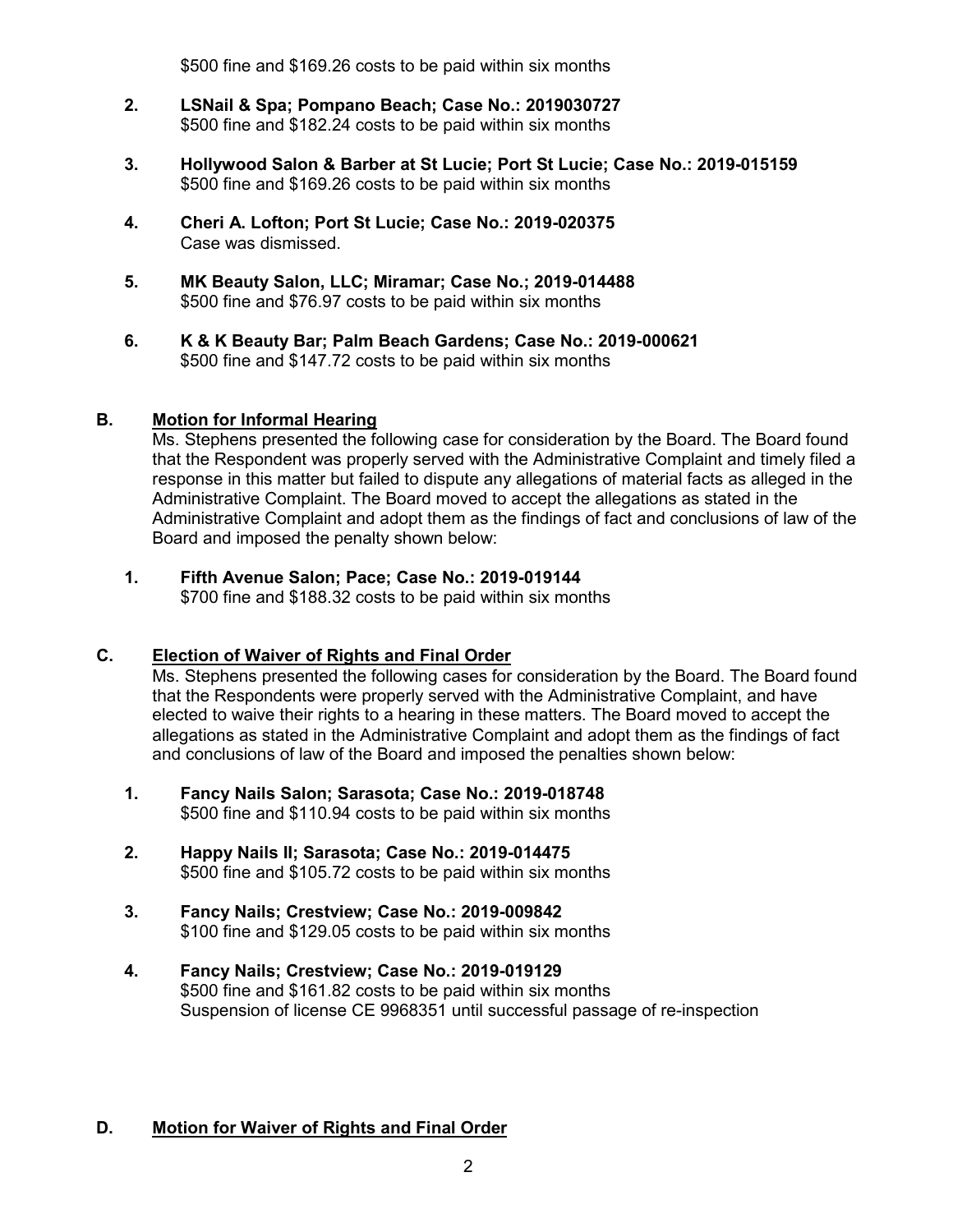Ms. Stephens presented the following cases for consideration by the Board. The Board found that the Respondents were properly served with the Administrative Complaint, and have elected to waive their rights to a hearing in these matters. The Board moved to accept the allegations as stated in the Administrative Complaint and adopt them as the findings of fact and conclusions of law of the Board and imposed the penalties shown below:

- **1. City Nails; Palm City; Case No.: 2019-012773** \$500 fine and \$151.71 costs to be paid within six months
- **2. Yen Thi Van; Palm City; Case No.: 2019-017880** \$500 fine and \$151.71 costs to be paid within six months
- **3. Big D One Stop, Inc.; Lauderhill, Case No.: 2019-020138** \$300 fine and \$82.19 costs to be paid within six months Suspension of license CE 9968954 until successful passage of re-inspection
- **4. Lovely Nails of Jupiter; Jupiter; Case No.: 2019-010351** \$950 fine and \$200.72 costs to be paid within six months Suspension of license CE 9979126 until successful passage of re-inspection
- **5. Oxygenix Hair & Nail Spa; Jupiter; Case No.: 2019-010345** \$900 fine and \$217.05 costs to be paid within six months
- **6. Ngoc Thanh Hoang Le; Jupiter; Case No.: 2019-013157** \$150 fine and \$151.71 costs to be paid within six months
- **7. Dora 95th Palace & Boutique; Miami; Case No.: 2019-018408** \$300 fine and \$90.20 costs to be paid within six months Suspension of license CE 10009856 until successful passage of re-inspection
- **8. (KKK) Krispy Klean Kutz; Lauderdale Lakes; Case No.: 2019-012064** Continued to future meeting for further investigation
- **9. Diamond Nails, West Palm Beach; Case No.: 2019-000345** \$150 fine and \$168.05 costs to be paid within six months
- **10. HOF of Miami Beach, Inc.; Miami Beach; Case No.: 2019-006461** \$450 fine and \$65.16 costs to be paid within six months
- **11. Thomas Vasquez; Coral Springs; Case No.: 2018-060989** \$500 fine and \$190.79 costs to be paid within six months Revocation of license CL 1274522

## **E. Settlement Stipulations**

Ms. Stephens presented the following cases for consideration by the Board. The Board moved to adopt the Settlement Stipulations of the parties as the Board's final action in these matters and incorporate them and all of its terms into Final Orders and imposed the penalties shown below:

- **1. Le Bazaar; Palm Beach; Case No.: 2019-028863** \$500 fine and \$124.48 costs to be paid within six months
- **2. Hair Express; West Palm Beach; Case No.: 2019-014181** \$500 fine and \$135.38 costs to be paid within six months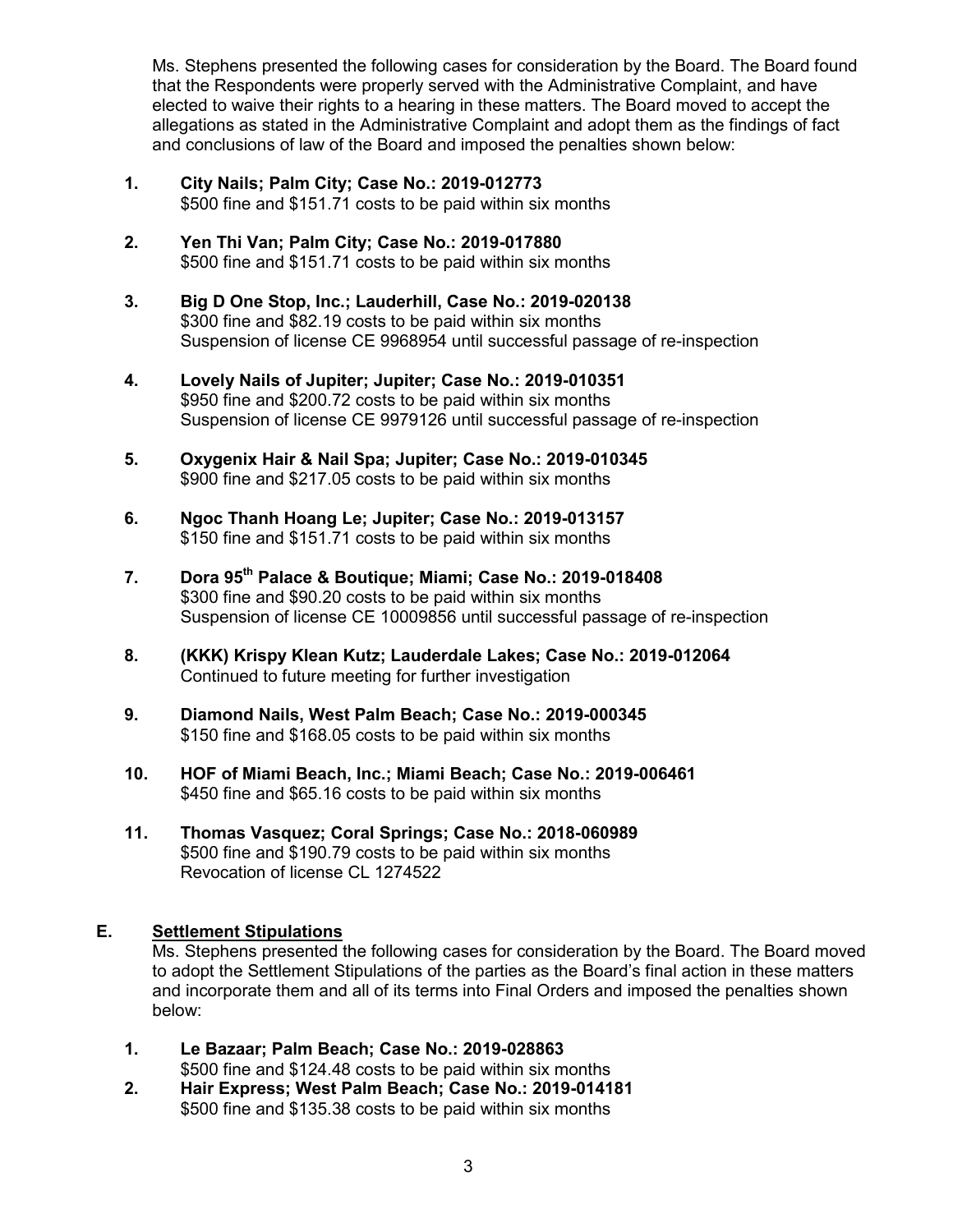- **3. Spa Atlantic; Fort Lauderdale; Case No.: 2019-018066** \$450 fine and \$85.39 costs to be paid within six months
- **4. Q Nails & Co.; Vero Beach; Case No.: 2019-007955** \$500 fine and \$168.05 costs to be paid within six months
- **5. Opal Audrey Lampley; Miramar; Case No.: 2019-015155** \$500 fine and \$82.19 costs to be paid within six months
- **6. Destiny Beauty Salon; Miramar; Case No.: 2019-015147** \$200 fine and \$82.19 costs to be paid within six months
- **7. Lovely Nails III; Fort Lauderdale, Case No.: 2019-012029** \$500 fine and \$90.20 costs to be paid within six months
- **8. T & L Fashion Hair; Orlando; Case No.: 2018-054987** \$500 fine and \$366.28 costs to be paid within six months
- **9. Man Thi Nguyen; Royal Palm Beach; Case No.: 2019-017891**  \$500 fine and \$146.49 costs to be paid within six months

## **III. DEPARTMENT ATTORNEY REPORT – Crystal Stephens**

Ms. Stephens informed the Board that as of September 10, 2019, there were 35 public cases and 12 private barber cases in the legal section.

## **IV. CONTINUING EDUCATION APPLICATIONS**

## **A. Hair Braiding Courses**

#### **Initial Review**

**1. Dandelion Boutique & Consignment – Classroom** After review, the Board moved to deny the course because the course does not meet the standards required for Board approval pursuant to Rule 61G5-31.004, F.A.C.

### **2. PI Beauty Academy – Classroom**

After review, the Board moved to deny the course because the course does not meet the standards required for Board approval pursuant to Rule 61G5-31.004, F.A.C.

#### **3. Florida Academy – Classroom**

After review, the Board moved to deny the course because the course does not meet the standards required for Board approval pursuant to Rule 61G5-31.004, F.A.C.

#### **4. Brunson and Wright Beauty Shop – Classroom**

After review, the Board moved to deny the course because the course does not meet the standards required for Board approval pursuant to Rule 61G5-31.004, F.A.C.

## **5. Immaculate Winks LLC/ Immaculate Beauty – Classroom**

After review, the Board moved to approve the course with the following contingencies: The out of scope content must be stricken from the course materials; the course content contains references to outdated MSDS (Materials Safety Data Sheets), which need to be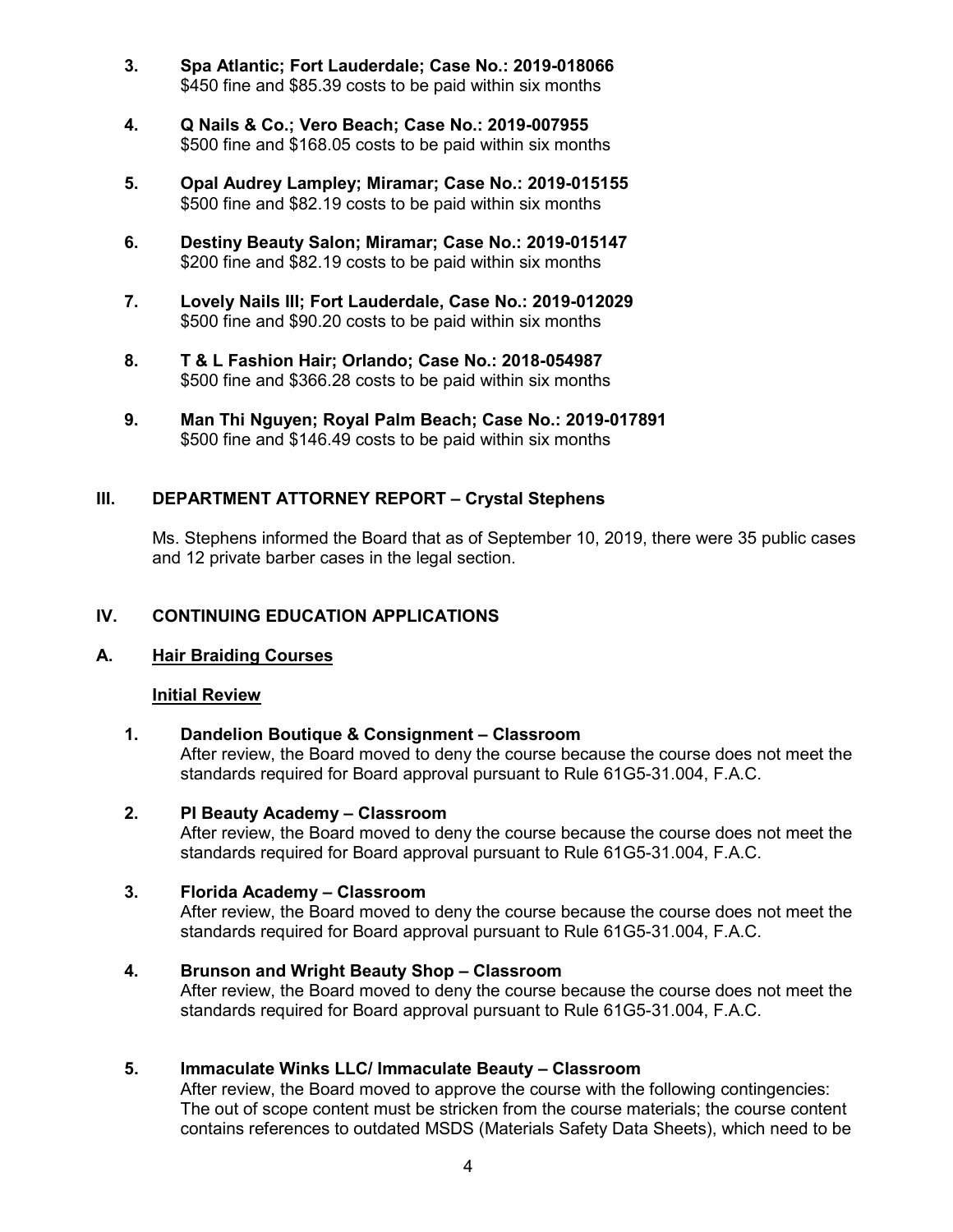updated to SDS (Safety Data Sheets); all references and sources need to be updated to ensure that the most recent sources are cited; slang terms and references shall be removed and reworded; and remove references to, and photos of, brand names. The corrections must be submitted to the Executive Director within 30 days of the date of the order for approval.

## **6. RTBT Beauty, LLC – Classroom**

After review, the Board moved to deny the course because the course does not meet the standards required for Board approval pursuant to Rule 61G5-31.004, F.A.C.

## **7. Hair Junky Beauty Bar – Classroom**

After review, the Board moved to approve the course with the following contingencies: the Milady reference needs to be updated; correction of formatting errors; and slang or street terminology needs to be removed and reworded. The corrections must be submitted to the Executive Director within 30 days of the date of the order for approval.

## **8. Florida Cosmetology Education – Classroom**

After review, the Board moved to deny the course because the course does not meet the standards required for Board approval pursuant to Rule 61G5-31.004, F.A.C.

## **9. Florida Cosmetology Education – Internet**

After review, the Board moved to deny the course because the course does not meet the standards required for Board approval pursuant to Rule 61G5-31.004, F.A.C.

## **10. Bellature Beauty Bar – Internet**

After review, the Board moved to deny the course because the course does not meet the standards required for Board approval pursuant to Rule 61G5-31.004, F.A.C.

## **B. Hair Wrapping Courses**

## **Initial Review**

## **1. Immaculate Winks LLC/ Immaculate Beauty – Classroom**

After review, the Board moved to approve the course with the following contingencies: Out of scope content must be stricken from the course materials. In addition, the course description says "braiding" and needs to be changed to "wrapping"; the course content contains references to outdated MSDS (Materials Safety Data Sheets), which need to be updated to SDS (Safety Data Sheets); all references and sources need to be updated to ensure that the most recent sources are cited; slang terms and references shall be removed and reworded; and remove references to, and photos of, brand names. The corrections must be submitted to the Executive Director within 30 days of the date of the order for approval.

## **2. Florida Cosmetology Education – Internet**

After review, the Board moved to deny the course because the course does not meet the standards required for Board approval pursuant to Rule 61G5-31.004, F.A.C.

## **3. Florida Cosmetology Education – Classroom**

After review, the Board moved to deny the course because the course does not meet the standards required for Board approval pursuant to Rule 61G5-31.004, F.A.C.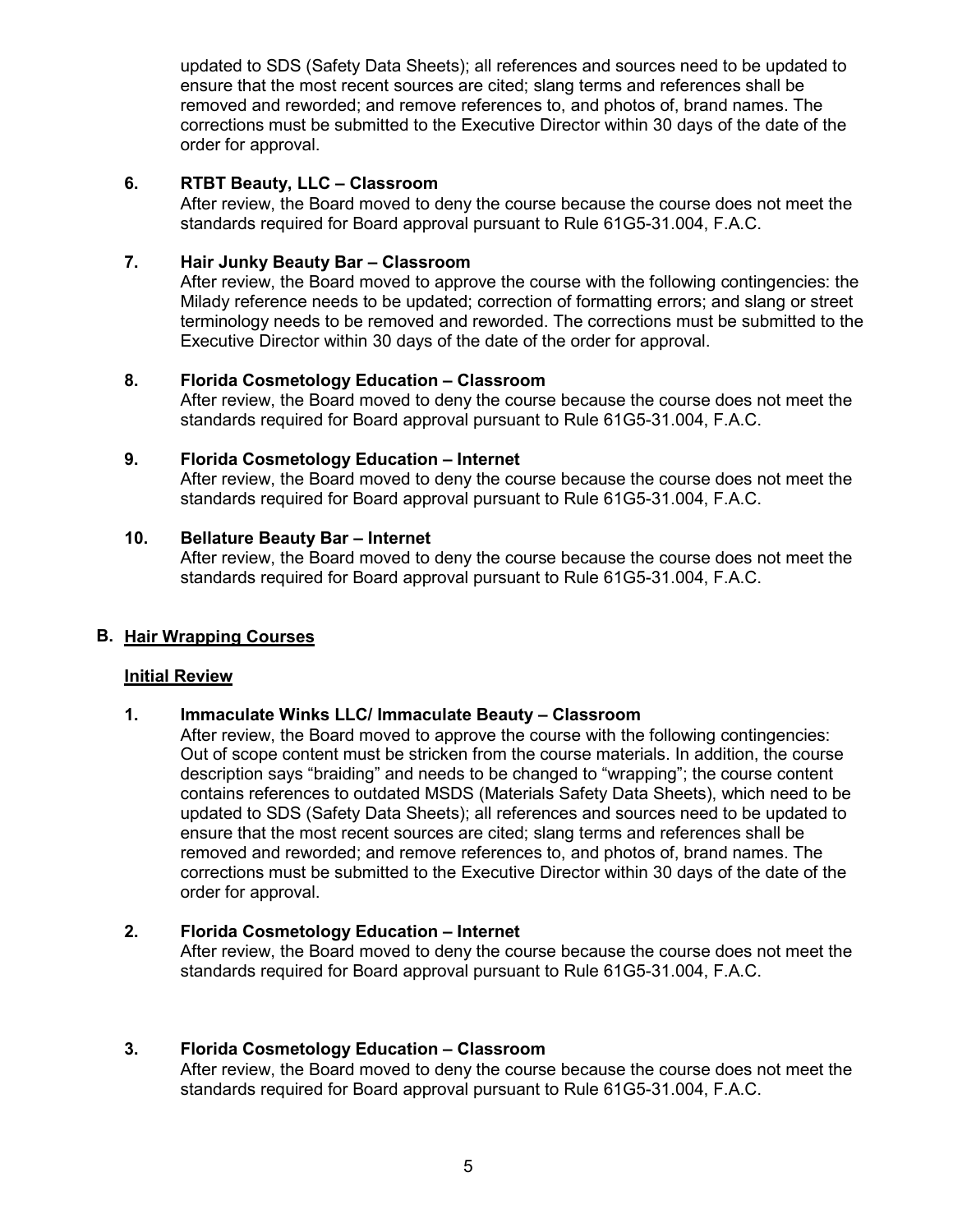## **C. Body Wrapping Course**

#### **Initial Review**

## **1. Aesthetically Dynamic – Classroom**

After review, the Board moved to approve the course with the following contingencies: Because the course presents improper disinfection procedures including references to the use of alcohol, phenols, and/or formaldehyde, these references must be corrected or stricken from the course materials and the course content contains references to outdated MSDS (Materials Safety Data Sheets), which need to be updated to SDS (Safety Data Sheets). The corrections must be submitted to the Executive Director within 30 days of the date of the order for approval.

## **D. Continuing Education Courses**

## **Initial Review**

- **1. Cinderella Hair Extensions - Classic Hair Extensions 16 Hour - Classroom** After review, the Board moved to deny the course because the course is product-driven, which is prohibited by Rule 61G5-32.001(7)(k), Florida Administrative Code.
- **2. Cinderella Hair Extensions – Cinderella Hair I-Hair & T-Hair Extensions 8 Hour - Classroom**

After review, the Board moved to deny the course because the course is product-driven, which is prohibited by Rule 61G5-32.001(7)(k), Florida Administrative Code.

**3. JoAnn Francis Medical Esthetics – Advanced Esthetician Course 24 Hour - Classroom**

Ms. JoAnn Francis was present and sworn in by the court reporter. Ms. Francis asked to withdraw this application. The board approved her request for withdrawal.

- **4. Beauty and Health Institute – 16 Hour Continuing Education – Internet** After review, the Board moved to approve the course.
- **5. Beauty Industry Council of the Florida Retail Federation – HIV/AIDS 2 Hour – Internet** After review, the Board moved to approve the course.
- **6. Beauty Industry Council of the Florida Retail Federation – 16 Hour Continuing Education – Internet**

After review, the Board moved to approve the course with the following contingencies: Out of scope references to electrolysis, shaving, and barbering need to be stricken and all references and sources need to be updated to ensure that the most recent sources are cited. The corrections must be submitted to the Executive Director within 30 days of the date of the order for approval.

- **7. American Safety Council – 16 Hour Continuing Education – Internet** After review, the Board moved to approve the course.
- **8. American Safety Council – HIV/AIDS 2 Hour – Internet** After review, the Board moved to approve the course.
- **9. Polished By TC – 16 Hour Continuing Education – Correspondence** After review, the Board moved to deny the course because the course content contains references to activities or procedures that are not within the stated scope of a Florida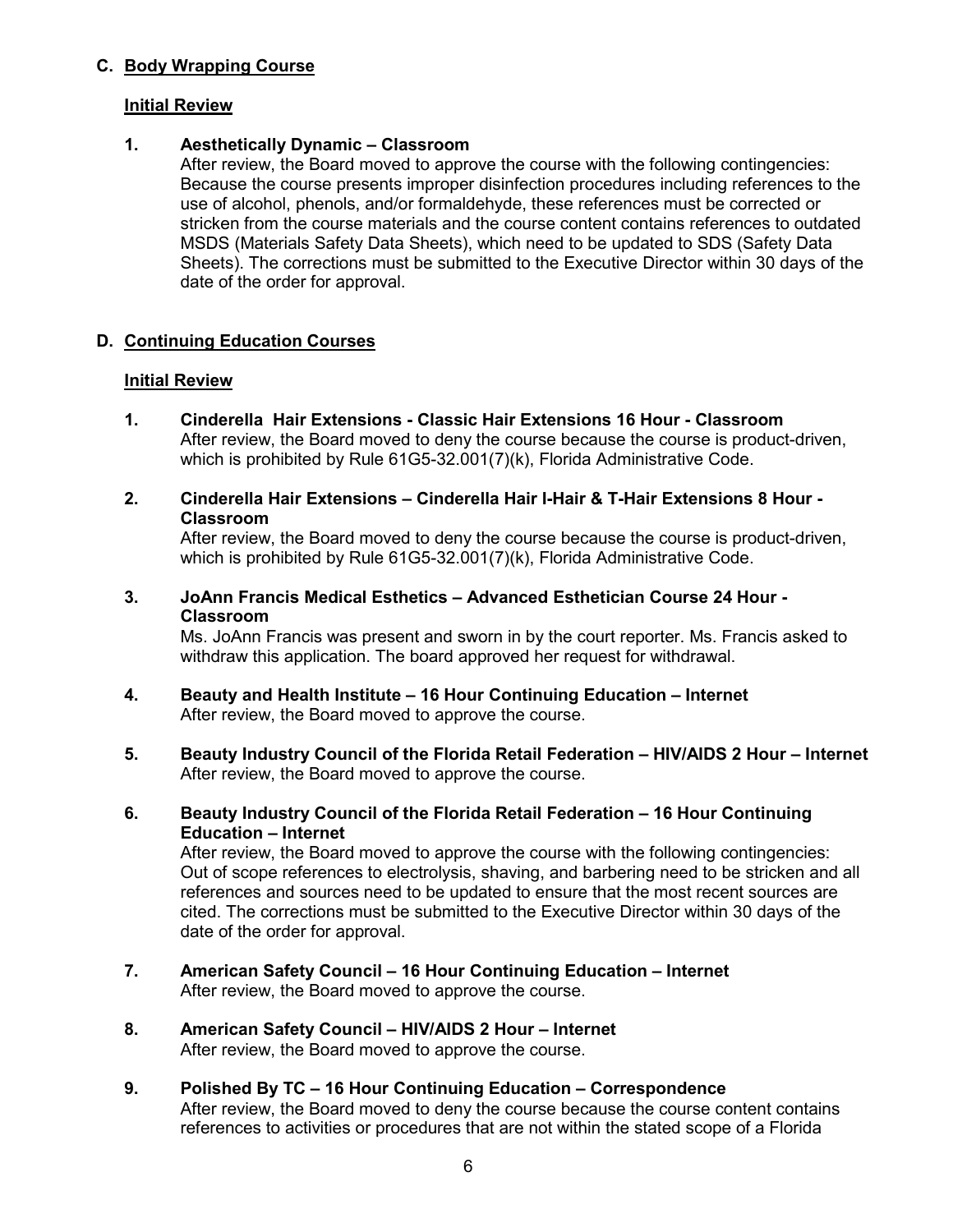cosmetology license as afforded by Section 477.013(4), Florida Statutes, and the course does not meet the standards required for Board approval pursuant to Rule 61G5- 32.001(7), Florida Administrative Code.

- **10. ASM Beauty World Academy, Inc. – 16 Hour Continuing Education – Internet** After review, the Board moved to deny the course because the course content contains references to activities or procedures that are not within the stated scope of a Florida cosmetology license as afforded by Section 477.013(4), Florida Statutes, and the course does not meet the standards required for Board approval pursuant to Rule 61G5- 32.001(7), Florida Administrative Code.
- **11. ASM Beauty World Academy, Inc. – 16 Hour Continuing Education – Classroom** After review, the Board moved to deny the course because the course content contains references to activities or procedures that are not within the stated scope of a Florida cosmetology license as afforded by Section 477.013(4), Florida Statutes, and the course does not meet the standards required for Board approval pursuant to Rule 61G5- 32.001(7), Florida Administrative Code.

#### **12. ASM Beauty World Academy, Inc. – 16 Hour Continuing Education – Correspondence**

After review, the Board moved to deny the course because the course content contains references to activities or procedures that are not within the stated scope of a Florida cosmetology license as afforded by Section 477.013(4), Florida Statutes, and the course does not meet the standards required for Board approval pursuant to Rule 61G5- 32.001(7), Florida Administrative Code.

**13. Monique Cosmetique, Inc. – Facial, Nail & Full Specialist – 16 Hour CE – Correspondence**

After review, the Board moved to approve the course.

- **14. Monique Cosmetique, Inc. – Facial, Nail & Full Specialist – 16 Hour CE – Internet** After review, the Board moved to approve the course.
- **15. Beauty Academy – Florida Cosmetology Essentials – 16 Hour – Internet** After review, the Board moved to deny the course because the course content contains references to activities or procedures that are not within the stated scope of a Florida cosmetology license as afforded by Section 477.013(4), Florida Statutes, and the course does not meet the standards required for Board approval pursuant to Rule 61G5- 32.001(7), Florida Administrative Code.
- **16. Beauty Academy – Florida Cosmetology Essentials – 16 Hour – Correspondence** After review, the Board moved to deny the course because the course content contains references to activities or procedures that are not within the stated scope of a Florida cosmetology license as afforded by Section 477.013(4), Florida Statutes, and the course does not meet the standards required for Board approval pursuant to Rule 61G5- 32.001(7), Florida Administrative Code.

## **17. PostQuam USA, Inc. – 16 Hour Continuing Education – Classroom**

After review, the Board moved to approve the course with the following contingencies: The course content contains references to outdated MSDS (Materials Safety Data Sheets), which need to be updated to SDS (Safety Data Sheets). The corrections must be submitted to the Executive Director within 30 days of the date of the order for approval.

## **18. PostQuam USA, Inc. – HIV/AIDS 2 Hours – Classroom**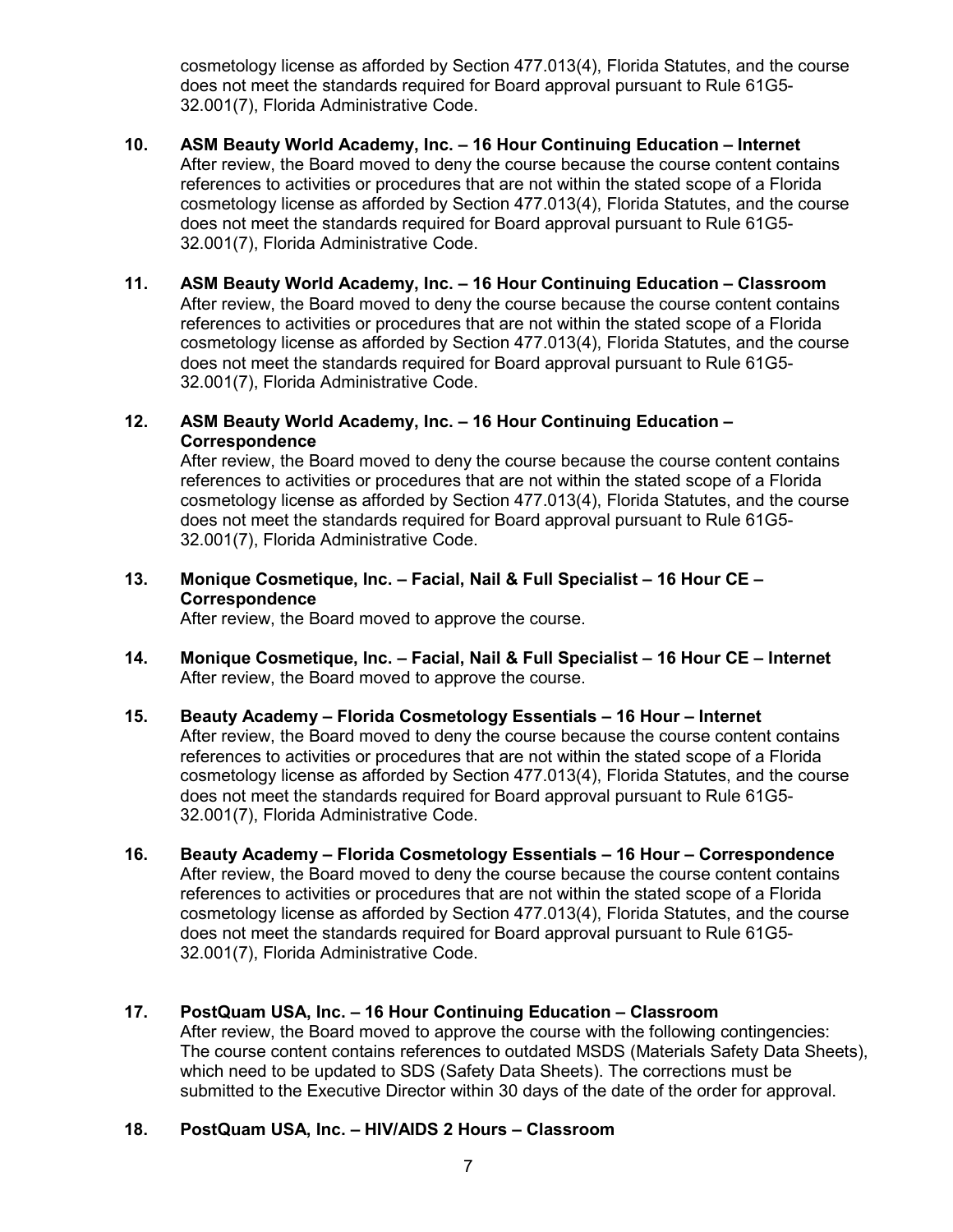After review, the Board moved to approve the course.

- **19. Aesthetics International Association – Wellness: The New Way to Look and Feel Fabulous – 1 Hour – Classroom** After review, the Board moved to approve the course.
- **20. Aesthetics International Association – Mixing Modalities: Combining Therapies to Get the Most Out of Every Treatment – 1 Hour – Classroom** After review, the Board moved to deny the course because the course content contains references to activities or procedures that are not within the stated scope of a Florida cosmetology license as afforded by Section 477.013(4), Florida Statutes, and the course does not meet the standards required for Board approval pursuant to Rule 61G5- 32.001(7), Florida Administrative Code.
- **21. Aesthetics International Association – The Lingo of Laser: Understanding Laser Resurfacing and Its Use in Aesthetics – 1 Hour – Classroom** After review, the Board moved to deny the course because the course content contains references to activities or procedures that are not within the stated scope of a Florida cosmetology license as afforded by Section 477.013(4), Florida Statutes, and the course does not meet the standards required for Board approval pursuant to Rule 61G5- 32.001(7), Florida Administrative Code.
- **22. Beyond Beauty Education, LLC – Skin Typing and Aging Analysis – 6 Hour – Classroom**

After review, the Board moved to approve the course with the following contingencies: Correction of grammar, formatting, and/or spelling errors; and in presentation of the Fitzpatrick skin type, the statement that black skin "does not burn" needs to be qualified by including the phrase "as rapidly." The corrections must be submitted to the Executive Director within 30 days of the date of the order for approval.

- **23. Beyond Beauty Education, LLC – Hormones and the Skin – 6 Hour – Classroom** After review, the Board moved to approve the course.
- **24. Florida Cosmetology Education – HIV/AIDS – 2 Hours – Classroom** After review, the Board moved to deny the course because the course does not meet the standards required for Board approval pursuant to Rule 61G5-32.001(7), Florida Administrative Code.
- **25. Florida Cosmetology Education – HIV/AIDS – 2 Hours – Internet** After review, the Board moved to deny the course because the course does not meet the standards required for Board approval pursuant to Rule 61G5-32.001(7), Florida Administrative Code.

## **26. @Home Prep – A Division of Stautzenberger College**

## **a. HIV/AIDS 2 Hours – Internet**

After review, the Board moved to approve the course with the following contingencies: The HIV Attitude 5th bullet referencing punishment shall be removed. Also, the slide discussing the requirement to be free of infectious disease shall be removed. The corrections must be submitted to the Executive Director within 30 days of the date of the order for approval.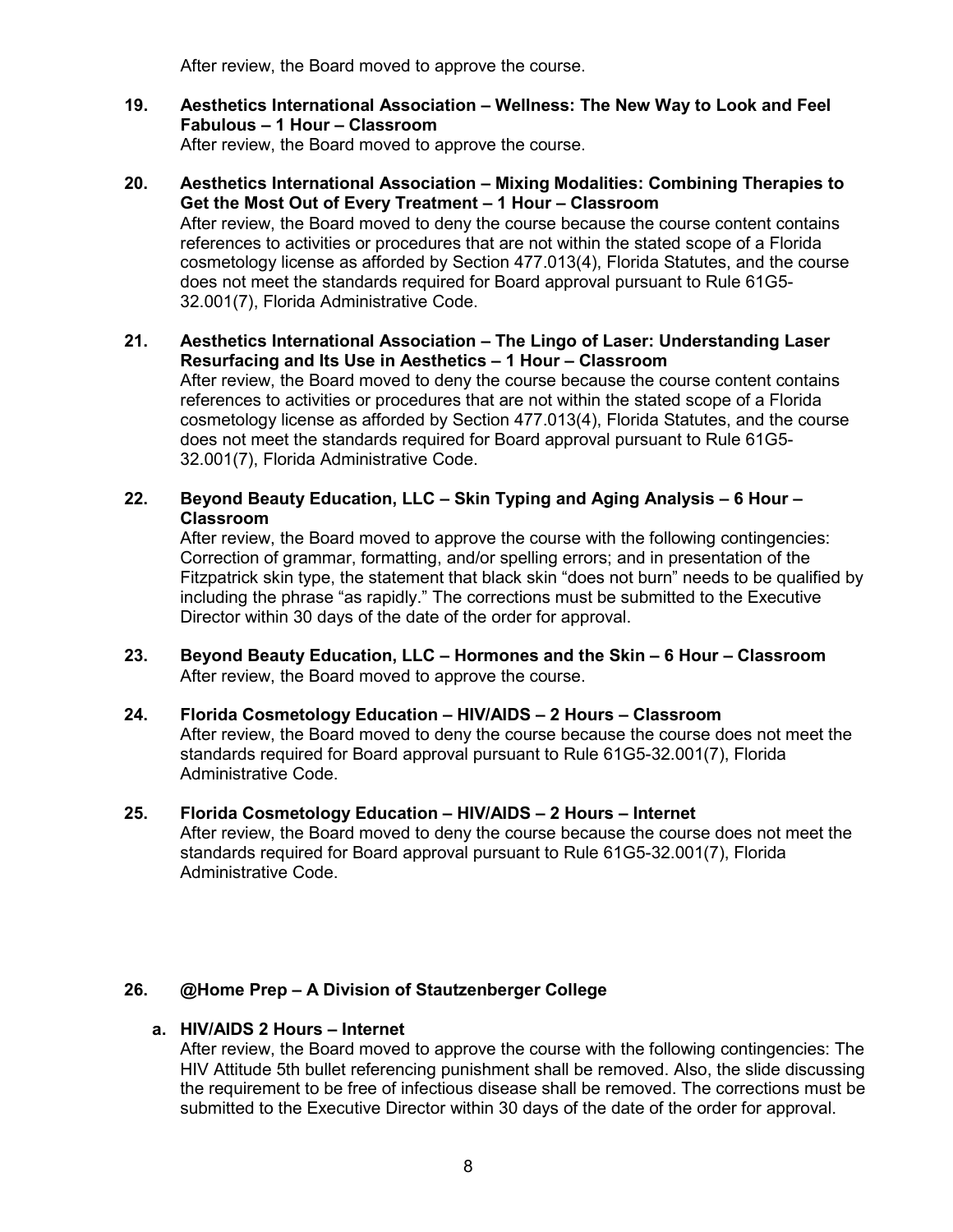**b. Workers' Compensation – 3 Hour – Internet** After review, the Board moved to approve the course.

### **c. OSHA – 2 Hour – Internet**

After review, the Board moved to approve the course.

**d. Sanitation and Sterilization – 3 Hour – Internet** After review, the Board moved to approve the course.

#### **e. Laws and Rules – 3 hour – Internet**

After review, the Board moved to approve the course with the following contingencies: Correction of grammar, formatting, and/or spelling errors and the laws and rules shall be updated and current. The corrections must be submitted to the Executive Director within 30 days of the date of the order for approval.

- **f. Chemical Makeup – 2 Hour – Internet** After review, the Board moved to approve the course.
- **g. Environmental Issues – 1 Hour – Internet** After review, the Board moved to approve the course.

#### **h. 16 Hour Continuing Education - Internet**

After review, the Board moved to approve the course with the following contingencies: The course materials must state in accordance with Section  $477.0265(1)(q)$ , Florida Statutes, that the use or possession of a cosmetic product containing any trace of methyl methacrylate (MMA) is completely prohibited in the state of Florida; the HIV Attitude 5th bullet referencing punishment shall be removed and the slide discussing the requirement to be free of infectious disease shall be removed; correction of grammar, formatting, and/or spelling errors; and the laws and rules shall be updated and current. The corrections must be submitted to the Executive Director within 30 days of the date of the order for approval

## **E. Initial HIV/AIDS**

#### **Initial Review**

## **1. PI Beauty Academy – Classroom**

After review, the Board moved to deny the course because the course content contains references to activities or procedures that are not within the stated scope of a Florida cosmetology license as afforded by Section 477.013(9), Florida Statutes, and the course does not meet the standards required for Board approval pursuant to Rule 61G5- 31.004(1), Florida Administrative Code.

## **2. Ga La Car Beauty & Hair Workshops - Internet**

After review, the Board moved to approve the course.

## **V. PETITION FOR DECLARATOTY STATEMENT A. Shynell Romero – DS 2019-061**

Based on the foregoing statutes, the Board is of the opinion that, as described by the facts, the Petitioner may perform full body waxing and sugaring, including all sensitive areas, without such acts constituting a violation of Section 477.029(1) or Section 455.227(1), Florida Statutes. The Board's response to this petition answers only the question propounded by the Petitioner and only addresses the specific issue and facts set forth in the Petition. The Board's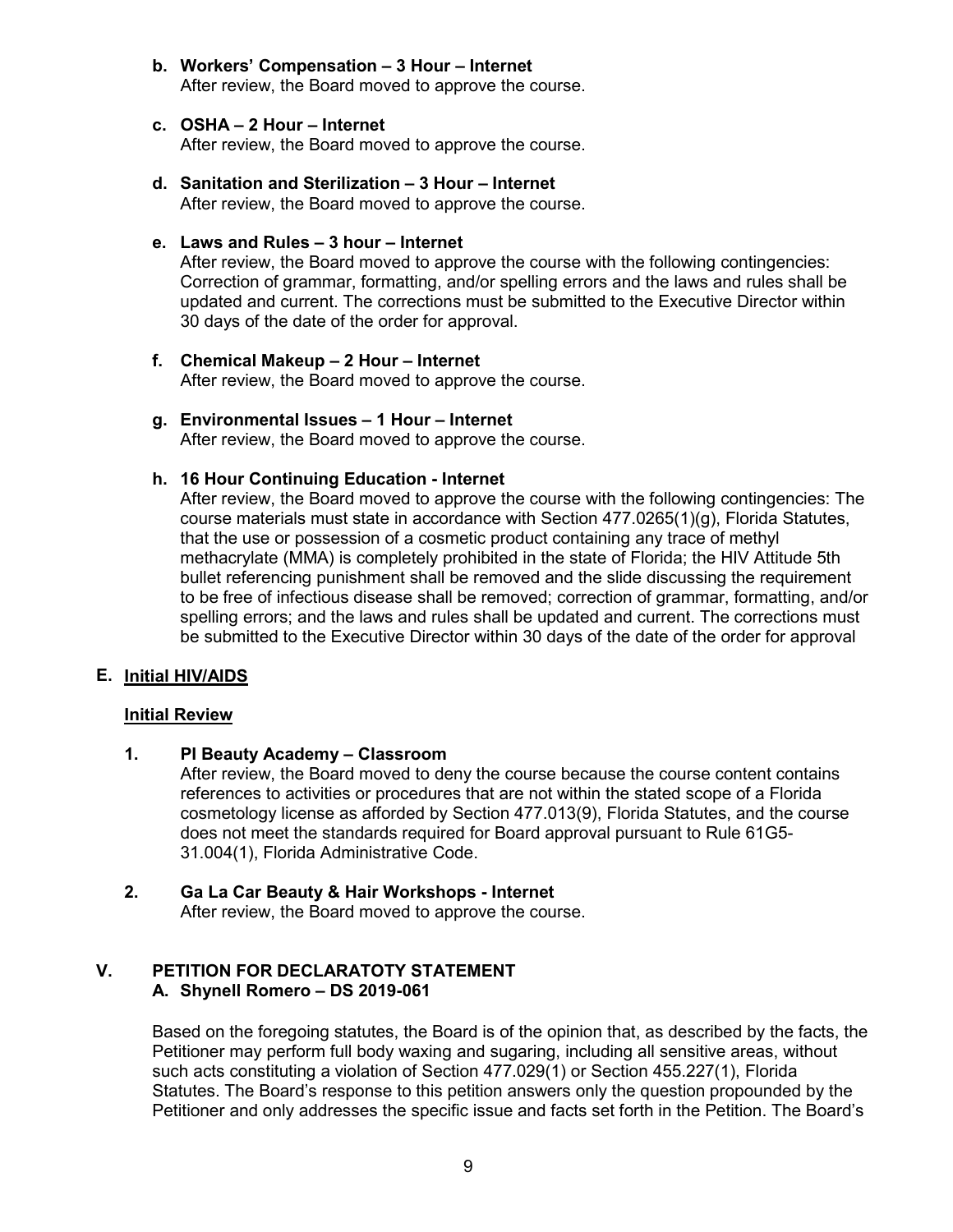conclusion is based solely on the Board's application of the factual circumstances outlined in the Petition to the pertinent statutory provisions set forth above.

## **VI. RECESS**

There being no further business to come before the Board, the meeting recessed at approximately 1:56 p.m.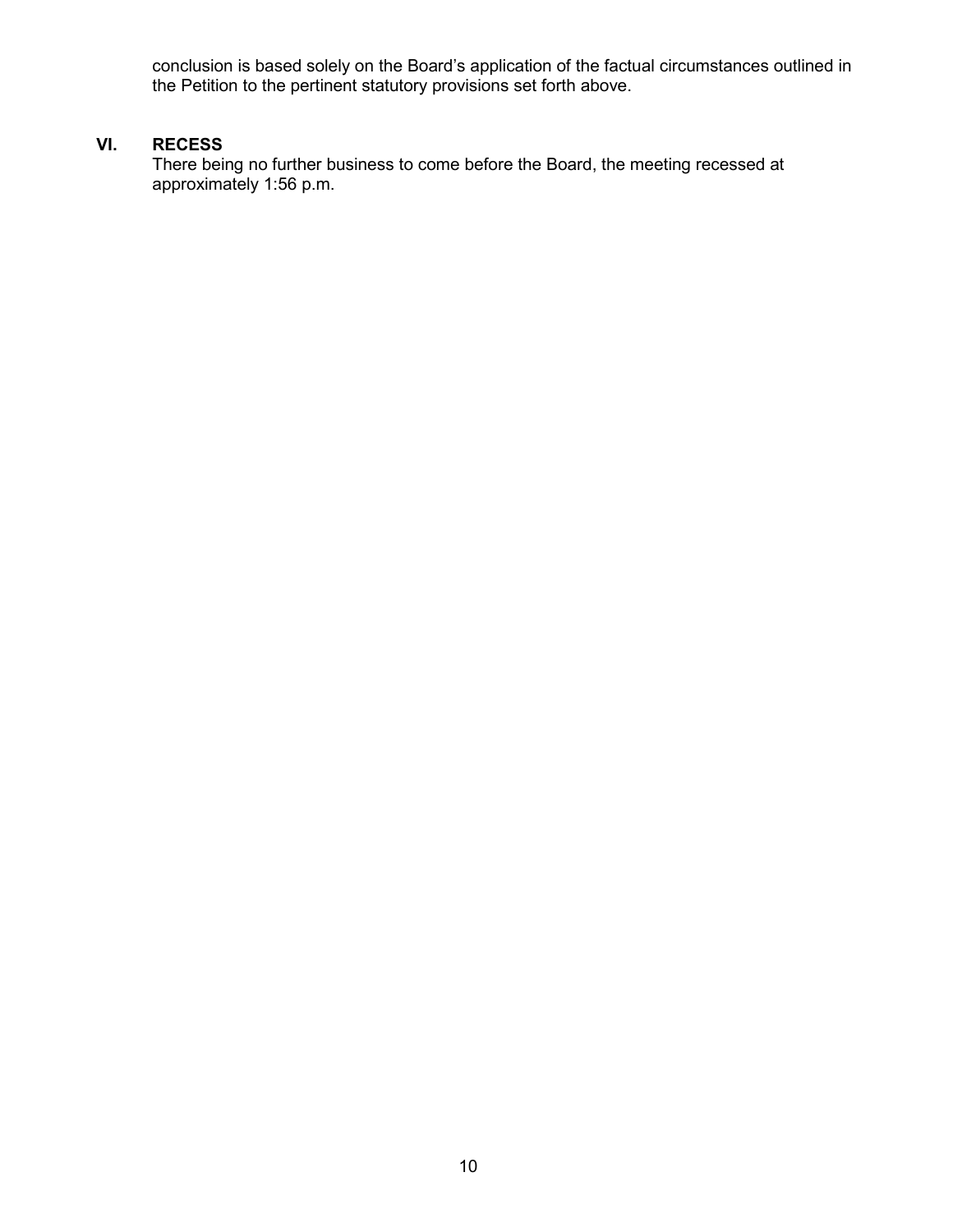# **MINUTES**

#### **FLORIDA BOARD OF COSMETOLOGY THE FLORIDAYS RESORT 12562 INTERNATIONAL DRIVE ORLANDO, FLORIDA 32821**

#### **Tuesday, October 15, 2019 9:00 a.m.**

#### **GENERAL BUSINESS MEETING**

The Board of Cosmetology meeting was called to order at approximately 9:00 a.m., by Ms. Rhonda Griffis, Chair.

#### **Board Members Present Board Members Absent**

Rhonda Griffis, Chair Stephania Streit (excused) Robin Tabano, Vice Chair **Adrienne Harvey (excused)** Adrienne Harvey (excused)

Laurel Candelario Jared Sutherland Fran Poppell

#### **Other Persons Present**

Krista Woodard, Executive Director, Department of Business and Professional Regulation (DBPR) Lynette Norr, Assistant Attorney General, Office of the Attorney General Crystal Stephens, Assistant General Counsel, Office of the General Counsel, DBPR Rebecca Clark Katherine Duncan Amanda Sikes Nicole Wilfinger Jacob Stotler Kristen Marozzi Nasheka Medley Shajuana Hart

The meeting was opened with a roll call and a quorum was established. The Board moved to excuse the absence of Ms. Harvey and Ms. Streit from today's meeting.

#### **II. APPROVAL OF BOARD MEETING MINUTES**

#### **A. April 8-9, 2019 – General Business Meeting**

#### **B. July 22-23, 2019 – General Business Meeting**

The Board approved the minutes from the April 8-9, 2019 and July 22-23, 2019 Board meetings.

#### **III. APPLICATIONS**

#### **A. Hearings Pursuant to Section 120.569, Florida Statutes – appearances via telephone conference call**

**1. Crystal Addison**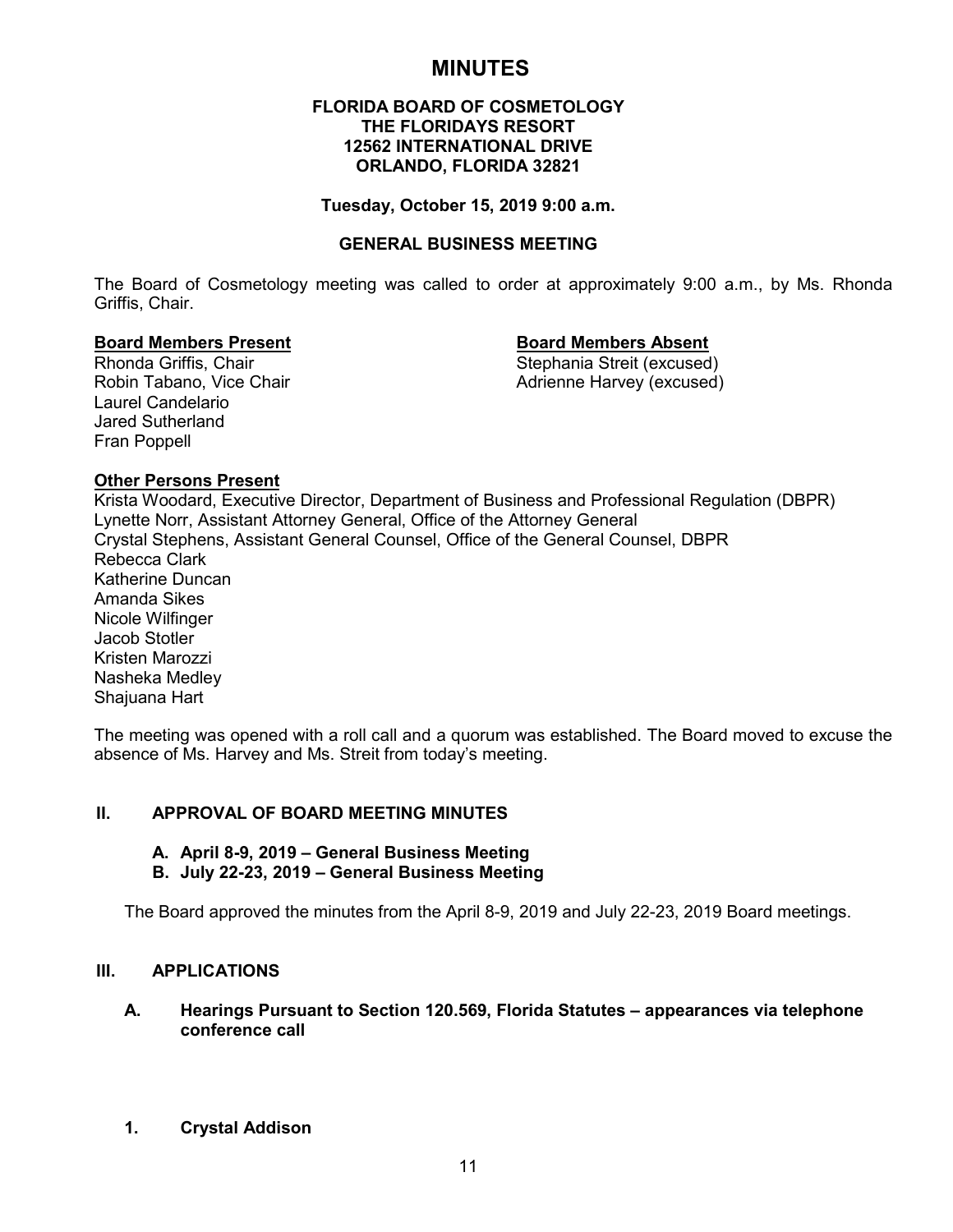Ms. Addison was not present for the meeting. After discussion, the Board determined that it did not have sufficient information due to lack of testimony by the applicant, to overturn the denial. The Board voted to SUSTAIN the Notice of Intent to Deny, and DENY the application for cosmetology license.

#### **2. Amanda Alexander**

Ms. Alexander was not present for the meeting. After discussion, the Board determined that it did not have sufficient information due to lack of testimony by the applicant, to overturn the denial. The Board voted to SUSTAIN the Notice of Intent to Deny, and DENY the application for cosmetology license.

## **3. Rebecca Clark**

Ms. Clark was present via telephone conference call and answered questions from the board. After discussion, the Board OVERTURNED the Notice of Intent to Deny and APPROVED the Application. The Board also imposed probation on the license to run concurrent with her criminal probation.

#### **4. Katherine Duncan**

Ms. Duncan was present via telephone conference call and answered questions from the board. After discussion, the Board OVERTURNED the Notice of Intent to Deny and APPROVED the Application. The Board also imposed probation on the license to run concurrent with her criminal probation.

#### **5. Amanda Sikes**

Ms. Sikes was present via telephone conference call and answered questions from the board. After discussion, the Board OVERTURNED the Notice of Intent to Deny and APPROVED the Application. The Board also imposed probation on the license to run concurrent with her criminal probation.

## **B. INITIAL REVIEW**

## **1. Talented Handz Beauty Salon, Inc.**

The Board moved to deny the application due to failure to comply with rule 61G5- 20.002(2)(c) requiring salons to meet specified safety requirements and maintain those requirements in full force and effect for the life of the salon; and/or Section 477.029(1)(h), Florida Statutes, through violation of Section 477.0265(1)(b)2., Florida Statutes, by permitting a person or persons without a license or registration to perform cosmetology services or any specialty in a salon.

#### **2. Marta Arlia**

Ms. Arlia was not present for the meeting. After review and discussion, the Board moved to approve the application.

#### **3. Mario Bailo**

Mr. Bailo was not present for the meeting. After review and discussion, the Board moved to approve the application.

#### **4. Lynnette Dawn Ball**

Ms. Ball was not present for the meeting. After review and discussion, the Board moved to approve the application. The Board also imposed probation on the license to run concurrent with her criminal probation.

#### **5. Taylor Blocklin**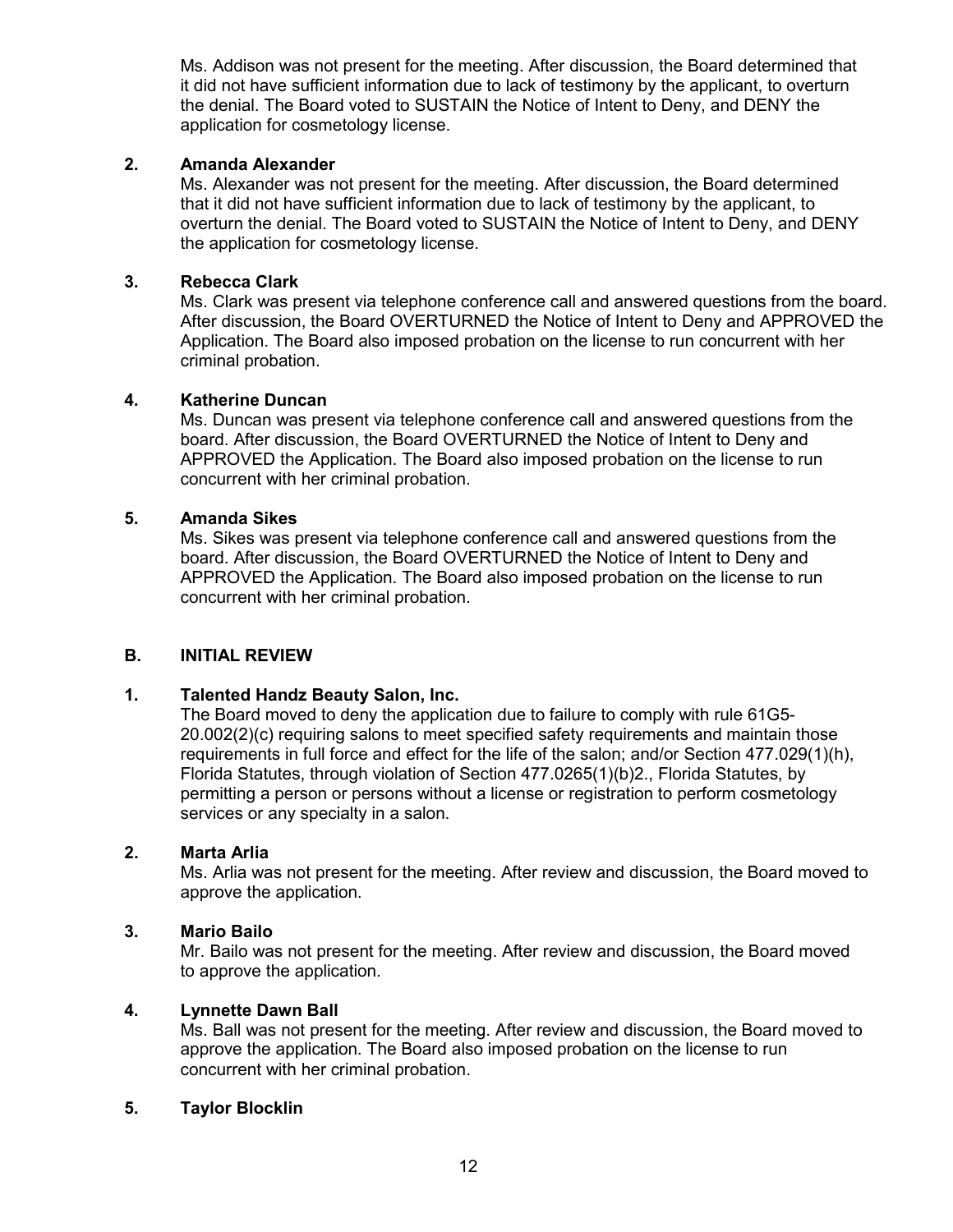Ms. Blocklin was not present for the meeting. After review and discussion, the Board moved to approve the application.

### **6. Ynessa Denise Brown**

Ms. Brown was not present for the meeting. After review and discussion, the Board moved to approve the application. The Board also imposed probation on the license to run concurrent with her criminal probation.

## **7. Paola Michelle Cabezas**

The Board moved to deny the application due the applicant violating Section 477.029(1)(e), Florida Statutes, by submitting to the Department a forged or falsified certification of education required for a Cosmetology license or specialty registration in the state of Florida.

## **8. Barbara Caceras**

The Board moved to deny the application due the applicant violating Section 477.029(1)(e), Florida Statutes, by submitting to the Department a forged or falsified certification of education required for a Cosmetology license or specialty registration in the state of Florida.

#### **9. Toni Lasane Corker**

Ms. Corker was not present for the meeting. After review and discussion, the Board moved to approve the application. The Board also imposed probation on the license to run concurrent with her criminal probation.

#### **10. Yanet Duenas Quintana**

Ms. Quintana was not present for the meeting. After review and discussion, the Board moved to approve the application.

## **11. Niurka Estevez Diaz**

The Board moved to deny the application due the applicant violating Section 477.029(1)(e), Florida Statutes, by submitting to the Department a forged or falsified certification of education required for a Cosmetology license or specialty registration in the state of Florida.

### **12. Marlo Felton Moore**

The Board moved to deny the application due the applicant having a criminal case pending for two counts of aggravated assault with a firearm. Conviction of aggravated assault with a firearm or similar violent offense against persons presents a danger to the public and is a crime related to the practice of cosmetology.

### **13. Norma Gold**

Ms. Gold was not present for the meeting. After review and discussion, the Board moved to approve the application. The Board also imposed probation on the license to run concurrent with her criminal probation.

#### **14. Camilla Vanessa Gonzalez**

Ms. Gonzalez was not present for the meeting. After review and discussion, the Board moved to approve the application. The Board also imposed probation on the license to run concurrent with her criminal probation.

## **15. Angela Lynn Graff**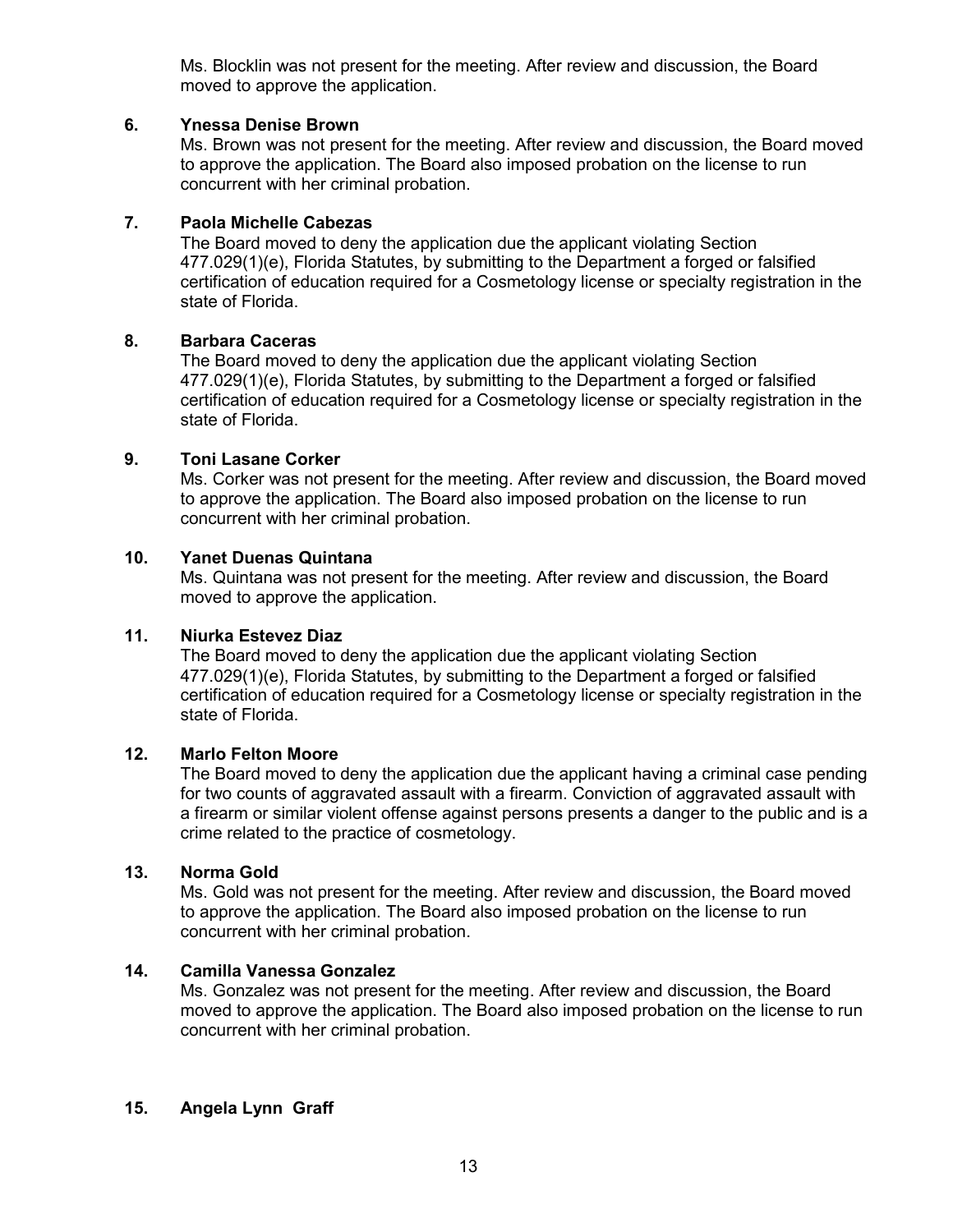Ms. Graff was not present for the meeting. After review and discussion, the Board moved to approve the application. The Board also imposed probation on the license to run concurrent with her criminal probation.

### **16. Rainelys Hernandez Cuesta**

The Board moved to deny the application due the applicant violating Section 477.029(1)(e), Florida Statutes, by submitting to the Department a forged or falsified certification of education required for a Cosmetology license or specialty registration in the state of Florida.

#### **17. Brooke Jordan Jones**

The Board moved to deny the application due the applicant violating Section 477.029(1)(h), Florida Statutes, by being convicted of a crime or crimes which relate to the practice of cosmetology in violation of Section 455.227(1)(c), Florida Statutes.

#### **18. Jessilyn Mariah Jones**

Ms. Jones was not present for the meeting. After review and discussion, the Board moved to approve the application. The Board also imposed probation on the license to run concurrent with her criminal probation.

#### **19. Tangela Lawson Brown**

Ms. Brown was not present for the meeting. After review and discussion, the Board moved to approve the application. The Board also imposed probation on the license to run concurrent with her criminal probation.

#### **20. Tamara Selina Lockley**

The Board moved to deny the application due the applicant violating Section 477.029(1)(h), Florida Statutes, by being convicted of a crime or crimes which relate to the practice of cosmetology in violation of Section 455.227(1)(c), Florida Statutes.

#### **21. Lisandra Lopez Garcia**

Ms. Garcia was not present for the meeting. After review and discussion, the Board moved to approve the application.

## **22. Kristen A. Marozzi**

Application was pulled from review and discussion by the Board office.

## **23. Amanda Morales**

The Board moved to deny the application due the applicant violating Section 477.029(1)(e), Florida Statutes, by submitting to the Department a forged or falsified certification of education required for a Cosmetology license or specialty registration in the state of Florida.

## **24. Heather Lynn Morin**

The Board deemed this application incomplete and asked that it be referred back to the Department for further information.

#### **25. Kathy Marie Navarro**

The Board moved to deny the application due the applicant violating Section 477.029(1)(h), Florida Statutes, by being convicted of a crime or crimes which relate to the practice of cosmetology in violation of Section 455.227(1)(c), Florida Statutes.

#### **26. Tam Minh Nguyen**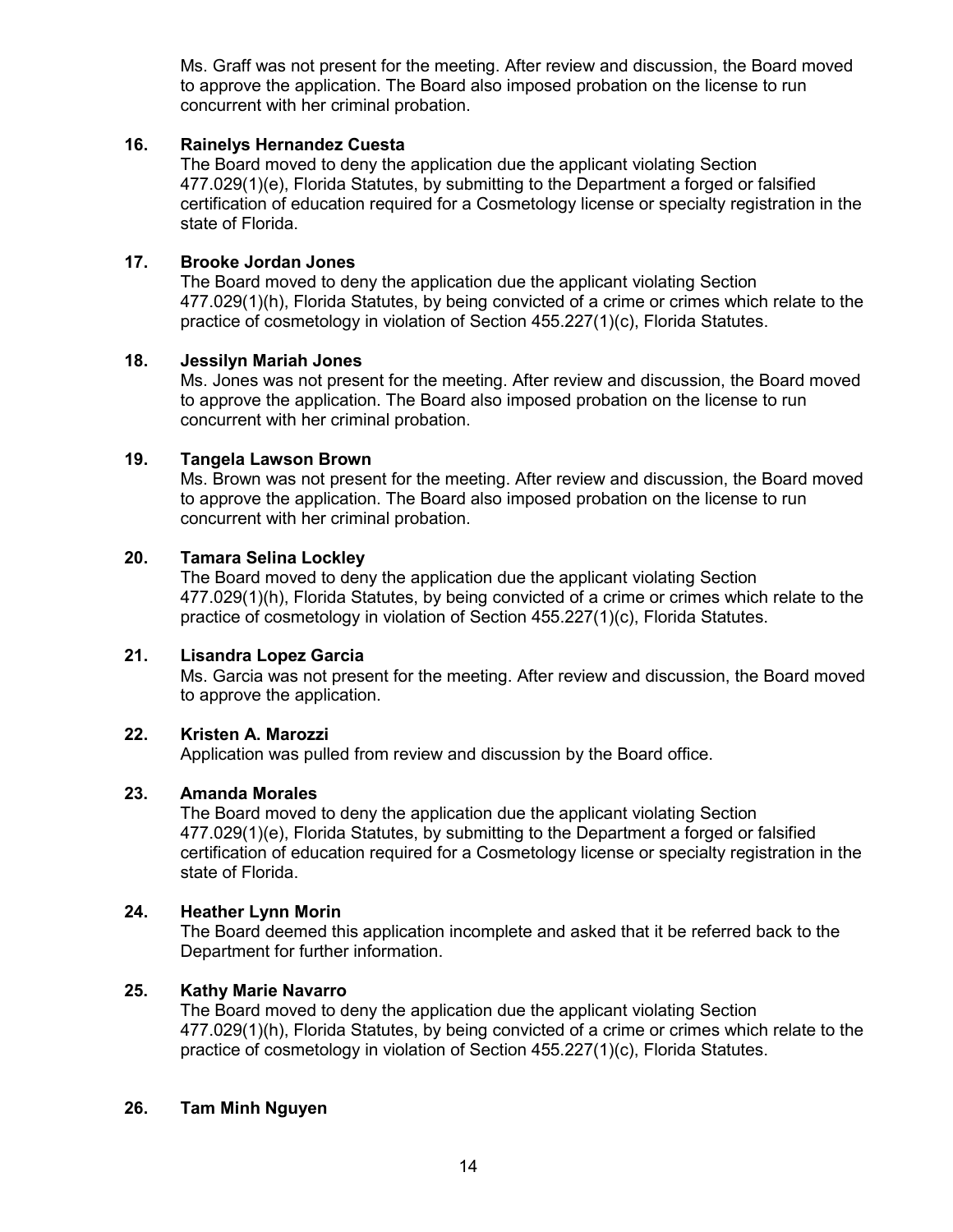Ms. Nguyen was not present for the meeting. After review and discussion, the Board moved to approve the application.

## **27. Nhung Pham**

The Board moved to deny the application due to the applicant violating Sections 477.029(1)(e) and (h) and 455.227(1)(f) and (h), Florida Statutes and the applicant does not meet the cosmetology licensure requirements set forth in Section 477.019, Florida Statutes.

## **28. Joanna Iris Rivera**

The Board moved to deny the application due the applicant violating Section 477.029(1)(h), Florida Statutes, by being convicted of a crime or crimes which relate to the practice of cosmetology in violation of Section 455.227(1)(c), Florida Statutes.

## **29. Yelitza J. Santollo Campero**

The Board moved to deny the application due the applicant violating Section 477.029(1)(e), Florida Statutes, by submitting to the Department a forged or falsified certification of education required for a Cosmetology license or specialty registration in the state of Florida.

## **30. Carolyn Radeyna Sosa**

Ms. Sosa was not present for the meeting. After review and discussion, the Board moved to approve the application.

## **31. Kenney Anh Truong**

The Board moved to deny the application due to the applicant violating Sections  $477.029(1)(a)$ , (e), and (h) and  $455.227(1)(f)$  and (h), Florida Statutes and the applicant does not meet the requirements set forth in Rule 61G5-29.011(3), F.A.C.

## **32. Arecelis Ulloa**

The Board moved to deny the application due the applicant violating Section 477.029(1)(e), Florida Statutes, by submitting to the Department a forged or falsified certification of education required for a Cosmetology license or specialty registration in the state of Florida.

## **33. Nicole Wilfinger**

Ms. Wilfinger was present for the meeting. After review and discussion, the Board moved to approve the application.

## **IV. REPORTS**

## **A. Executive Director – Krista Woodard**

## **1. Financial Report for Period Ending June 30, 2019**

Ms. Krista Woodard, Executive Director, reported that the balance in the Board's operating account as of June 30, 2019, was over \$7.3 million, and the balance in the unlicensed activity account was over \$3.6 million.

# **2. Section 455.213(3), F.S. – General Licensing Provisions**

## **a. HB 7125**

Ms. Woodard advised that she would bring a detailed report of any changes regarding HB 7125 to the January 2020 meeting.

## **B. Board Attorney Report – Lynette Norr**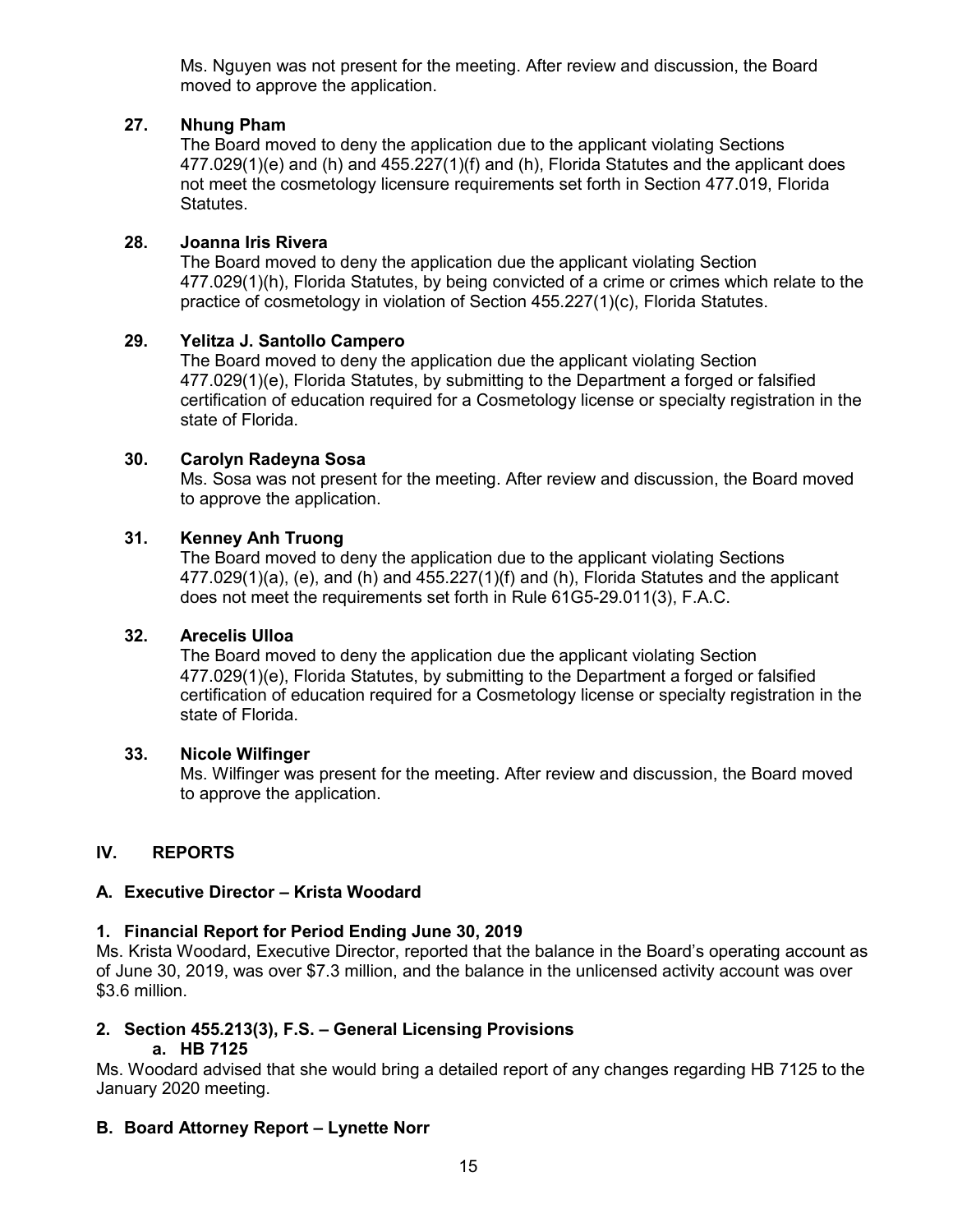#### **1. October 2019 Rules Status Report**

Ms. Norr informed that the October 2019 Rules Report was included in the agenda materials.

#### **2. Rule 61G7-25.004 (NEW) Null and Void Status**

The Board approved the following language and agreed that there would be no negative impact on small business nor would there likely be any increase in regulatory costs in excess of \$200,000 in the aggregate within one year after implementation. They also agreed that a violation of this rule, or any part of this rule, would not be designated as a minor violation.

#### **61G5-25.004 Null and Void Status.**

The Null and Void status licensee who applies for active or inactive status shall apply to the Department by submitting Form DBPR COSMO 7 Application for License/Registration from Null and Void (Expired License/Registration), incorporated by rule 61-35.011, F.A.C. *Rulemaking Authority 455.271(6)(a), 477.016(1) FS. Law Implemented 455.271(6)(a), 477.019, 477.0201 FS. History–New* 

#### **3. Rule 61G7-32.001, F.A.C. – Continuing Education**

The Board approved the following language and agreed that there would be no negative impact on small business nor would there likely be any increase in regulatory costs in excess of \$200,000 in the aggregate within one year after implementation. They also agreed that a violation of this rule, or any part of this rule, would not be designated as a minor violation.

#### **61G5-32.001 Continuing Education**

(1) Prior to the expiration of each biennial licensure period, and as a condition for renewal of their cosmetology license or specialty registration, all licensed cosmetologists and registered specialists shall complete a minimum of ten (10) sixteen (16) hours of continuing education which shall include, at a minimum, all of the following subjects as they relate to the practice of cosmetology:

(a) A minimum of one (1) two  $(2)$  hours of instruction regarding HIV/AIDS and other communicable diseases which shall consist of:

1. Education on the modes of transmission, infection control procedures, clinical management, and prevention of HIV and AIDS; and

2. Discussion of attitudes towards HIV and AIDS as well as appropriate behavior in dealing with persons who may have the virus or syndrome.

(b) A minimum of three (3) hours of instruction regarding sanitation and sterilization which shall consist of instruction regarding:

1. Standard cleaning and disinfecting precautions, including;

2. How to distinguish between disinfectants and antiseptics,

3. How to sanitize hands and disinfect tools used in the practice of cosmetology; and

4. Bacterial, viral, and fungal, bloodborne pathogens and parasites, and infection and infestation control.

(c) A minimum of one-half  $(.5)$  one  $(4)$  hour of instruction regarding Occupational Safety and Health Administration regulations.

(d) A minimum of one-half  $(.5)$  one  $(4)$  hour of instruction regarding issues of workers' compensation as they pertain to Florida law.

(e) A minimum of two (2) hours of instruction regarding state and federal laws and rules as they pertain to cosmetologists, cosmetology, salons, specialists, specialty salons, and booth renters; specifically including but not limited to Chapter 477, F.S., and the Rules of the Board. At a minimum this instruction shall include the following:

1. The laws and rules of the Board that protect the health, safety, and welfare of the consumer;

2. The laws and rules of the Board that determine where and when individuals may legally practice cosmetology and specialties;

3. The functions of the Board of Cosmetology, how its members are appointed, and their duties;

4. The laws and rules of the Board which specify prohibited conduct, and the penalties for failure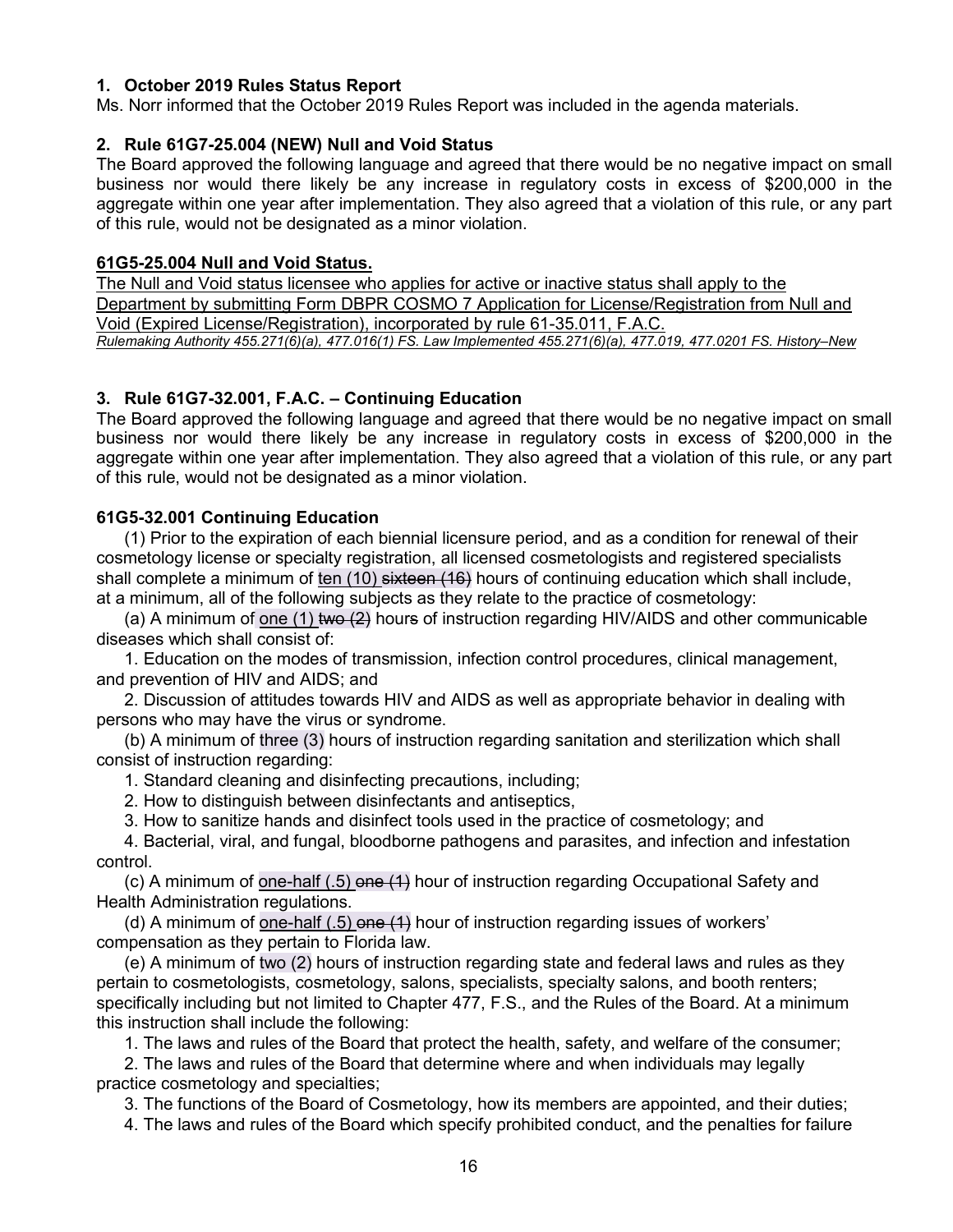to follow the laws and rules;

5. Salon requirements and inspections; and

6. The dates, fees, and requirements for renewal of cosmetology licenses, salon licenses, and specialty registrations.

(f) A minimum of one (1) two  $(2)$  hours of instruction regarding chemical makeup as it pertains to hair, skin, and nails.

(g) A minimum of one (1) hour of instruction regarding environmental issues.

(h) A minimum of one (1) four (4) hours of continuing education to be composed of additional instruction in any of the subjects set forth above or such other subject or subjects as the licensee may choose provided that the subject or subjects chosen relate to the practice of cosmetology and serve to ensure the protection of the public; and, provided that the course in which such subjects are taught has been approved by the Board prior to its being taught for continuing education purposes, and provided the licensee or registrant has not previously taken the course during the current licensure period.

(2) Home study courses, video courses, and courses which are given at cosmetology conferences may be counted toward the required hours of continuing education provided that, prior to their being taught, they have been approved by the Board as including instruction in subjects as set forth by this rule and as complying with all other requirements as set forth in this rule.

(3) All continuing education home study courses shall include a written post-course examination which must be graded by the course provider. Post-course examinations may be open-book examinations. In order to receive continuing education credit for the course, licensees or registrants must achieve a 75% passing score on all post-course examinations.

(4) All licensees and registrants who successfully complete a continuing education course shall be provided with a certificate of completion by the provider of the continuing education course which shall indicate the provider's name and provider number, the course title and course number, the licensee's or registrant's name and license or registration number, the date the course was completed, and the total number of hours successfully completed in each subject covered by the continuing education course. All licensees and registrants shall retain the certificate of completion for all continuing education courses successfully completed by the licensee or registrant for a period of not less than three (3) years following the first license or registration renewal following the completion of the course.

(5) Licensees holding two or more licenses subject to the HIV/AIDS education course requirement shall present all license numbers to the provider of such course.

(6) PROVIDER APPROVAL AND REQUIREMENTS.

(a) All providers of continuing education courses must be approved by the Board prior to offering continuing education courses. All individuals or organizations seeking to be approved as a continuing education provider shall submit to the Department, or if the Department shall contract with a private entity to administer the continuing education program then to such private entity, no later than 60 days prior to the next scheduled Board meeting at which the application is to be considered for approval. A complete application for continuing education provider status shall consist of the following items and information:

1. A completed application on a form prescribed by the department copies of which may be obtained from the Board office.

2. A fee of \$250; and

3. A sample copy of the certificate of completion which the provider shall supply to all licensees or registrants who successfully complete courses given by the provider. The certificate of completion shall indicate on its face areas for the inclusion of the information as required by paragraph (6)(d) of this rule.

(b) Upon approval by the Board of the individual or organization as a continuing education provider, a continuing education provider number will be assigned to the provider; and, shall be included in all future correspondence or submissions by the provider to the Board, the Department, or any private entity contracted with by the Department to administer the continuing education program.

(c) Once the Department shall contract with a private entity to administer the continuing education program, then for each continuing education course taught, all continuing education providers shall submit to such private entity, a list of all attendees successfully completing the continuing education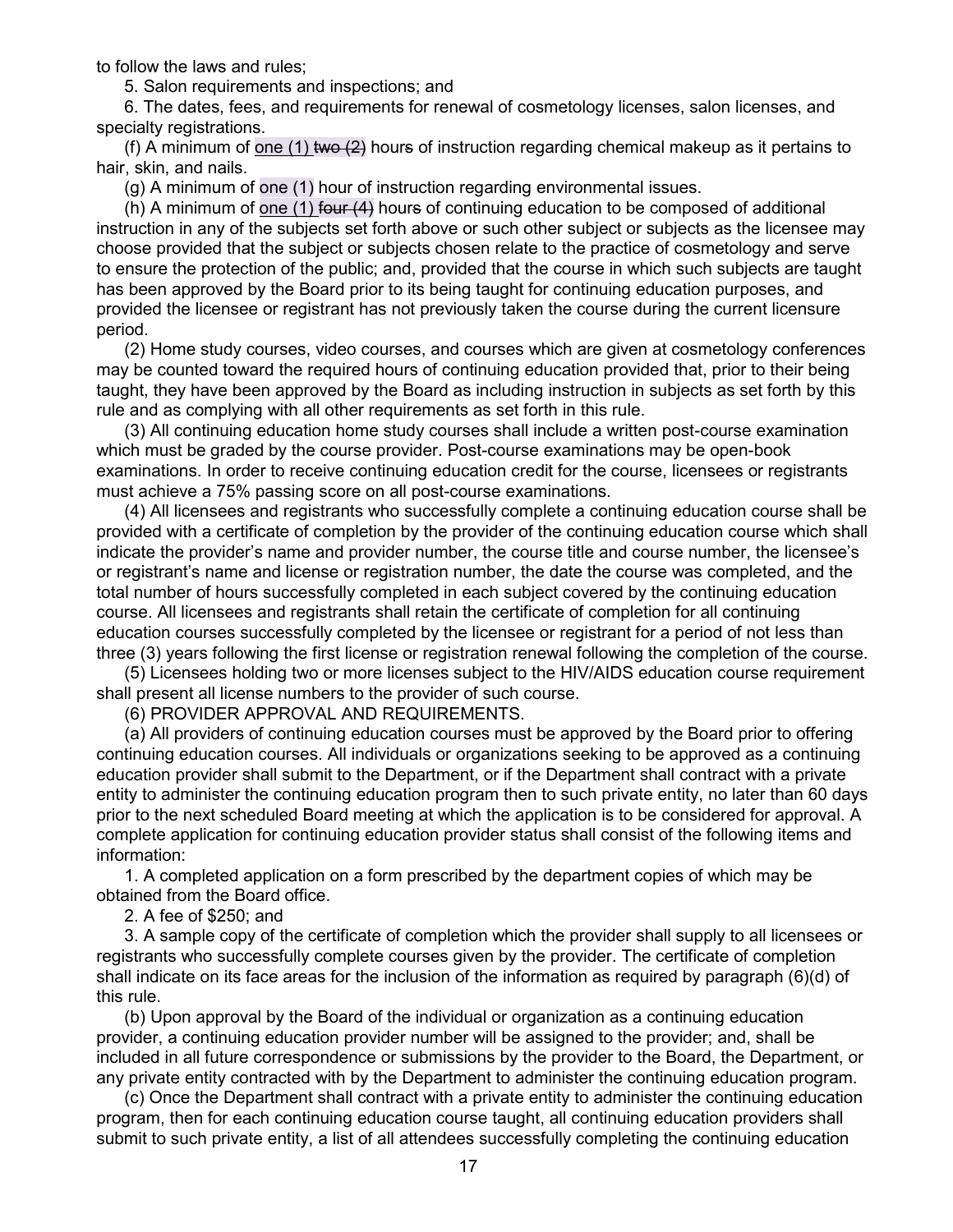course within 21 days of the completion of the course. The list shall include the provider's name and provider number, the course title and course number, the licensee's or registrant's name and license or registration number, the date the course was completed, and the total number of hours successfully completed in each subject covered during the continuing education course. For home study courses offered by a continuing education provider, the provider shall supply the name and license or registration number for each individual successfully completing the course within 21 days following the determination by the provider that the individual has successfully completed the home study course together with the provider's name and provider number, the home study course title and course number, and the date the course was completed. All lists and information shall be provided to the private entity in such form as determined by private entity.

(d) All continuing education providers shall provide a certificate of completion to all licensees and registrants who successfully complete a continuing education course which shall indicate on the certificate's face the provider's name and provider number, the course title and course number, the licensee's or registrant's name and license or registration number, the date the course was completed, and the total number of hours successfully completed in each subject covered by the continuing education course.

(e) Continuing education providers shall electronically provide to the Department the list of attendees at each of its offered courses within 30 business days of the completion of the course. However, the continuing education provider shall electronically report to the Department completion of a licensee's course within 10 business days beginning on the 30th day before the renewal deadline or prior to the renewal date, whichever occurs sooner. For home study courses, the provider shall electronically supply the list of those individuals successfully completing the course by the 5th of the month following the calendar month in which the provider received documentation and was able to determine the successful completion of the course by the individual. This list shall include the provider's name and provider number, the name and license or registration number of the attendee, the date the course was completed, and the course number. All documents from the provider shall be submitted electronically to the Department and must be in a form as agreed to by the Department with the provider. Failure to comply with the time and form requirements will result in disciplinary action taken against the provider and the course approval. Each continuing education provider shall maintain records of attendance or completion for all continuing education courses offered or taught by the provider for a period of not less than four years following the offering of each course or the receipt of documentation of completion of a home study course. Upon request, these records shall be made available for inspection by the Department or its agent, or the private entity contracted with by the Department to administer the continuing education program at such reasonable time and location as determined by the Department or its agent, or the private entity. The list of attendees submitted electronically to the Department shall not include the names of applicants taking the course for initial licensure pursuant to Rule 61G5-18.011, F.A.C.

(f) If the Department contracts with a private entity to administer the continuing education program, all continuing education providers shall submit all required forms and information, and shall pay all required fees directly to the private entity.

(g) Approval as a continuing education provider shall be valid through May 31 of odd numbered years for all providers. After the expiration of a continuing education provider's approval, the provider shall not offer or teach any continuing education courses for credit toward the required hours of continuing education until the provider has renewed its approval as a continuing education provider.

(h) Any substantive changes regarding the information contained in the provider's application for approval, or previously submitted by the provider to the Department or to a private entity contracted with by the Department to administer the continuing education program, shall be filed with the Department, or if the Department shall contract with a private entity to administer the continuing education program then with such private entity, within 30 days of the change occurring.

(i) At any time, the Board shall recommend to the Department to revoke its approval of a continuing education provider if it finds that such approval is sought or was received by fraud or misrepresentation by the provider, the provider has failed to adhere to the standards and other requirements as set forth in this rule or Section 455.2178, Florida Statutes, or that the provider has engaged in fraudulent behavior relating to the provision of continuing education. Before requesting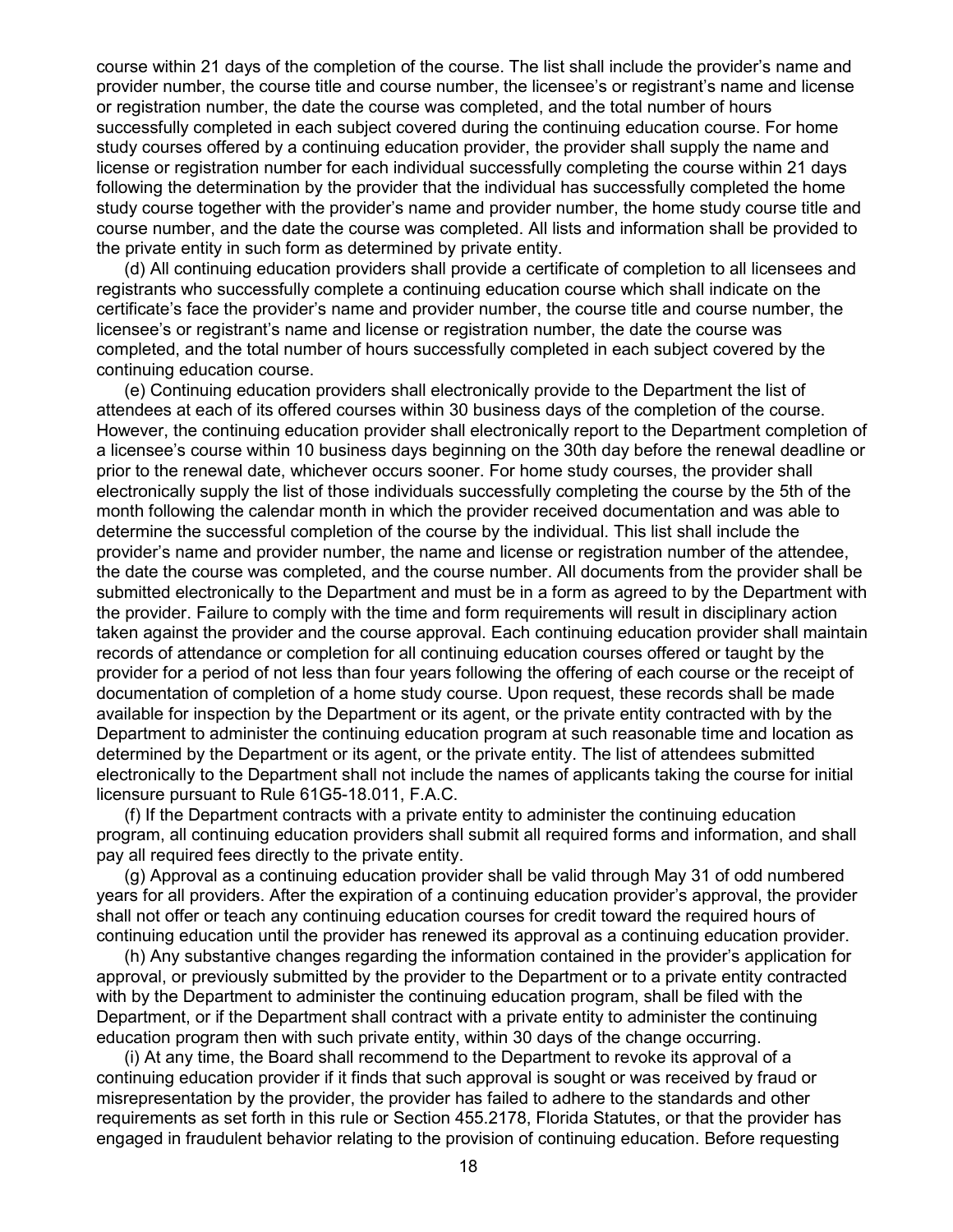that the Department revoke a provider's continuing education approval, the Board shall give the provider notice and an opportunity to be heard. If the approval of a provider is revoked, the continuing education provider shall thereafter be barred from presenting any continuing education courses to licensees or registrants for credit unless the provider demonstrates to the Board that the provider has been sufficiently rehabilitated to be trusted to provide such courses to licensees or registrants in the future. Revocation of a continuing education provider's approval shall also operate as a revocation of all previously approved continuing education courses for all future offerings by the provider.

(j) For purposes of Section 455.2178, F.S., Chapter 477, F.S., and the rules adopted by the Board, the term "continuing education provider" shall mean any individual, organization, or other entity who offers or teaches: (1) courses for purposes of fulfilling the requirements of license renewal which has been submitted to and approved by the board for such purposes; or (2) an HIV/AIDS education course for purposes of fulfilling the requirements of initial licensure or license renewal which has been submitted to and approved by the Board for such purposes, or which has been approved for these purposes by rule of the Board. All continuing education providers shall comply with all provisions and requirements of this rule, and Section 455.2178 F.S., for the purpose of monitoring continuing education compliance. Failure to comply with such provisions and requirements by any continuing education provider shall be grounds for the suspension or revocation of the continuing education course approval.

(7) COURSE APPROVAL AND REQUIREMENTS.

(a) Except as noted below, all proposed continuing education courses, including those courses which are to be taught at cosmetology conferences, home study, and video courses, must be approved by the Board prior to their being offered or taught for continuing education credit; and, may only be offered or taught by the continuing education provider submitting the course for approval.

(b) All continuing education courses shall comply with the requirements as set forth in this rule, including but not limited to those regarding the required subjects and topics to be included in the proposed course.

(c) Continuing education providers seeking approval of a continuing education course shall submit a complete application for continuing education course approval to the Department, or if the Department shall contract with a private entity to administer the continuing education program then to such private entity, no later than 60 days prior to the next scheduled Board meeting at which the course is to be considered for approval. A complete application for continuing education course approval shall consist of the following:

1. A completed application on a form prescribed by the department, copies of which may be obtained from the Board office.

2. If the Department shall contract with a private entity to administer the continuing education program, a fee in the amount of \$100;

3. A complete copy of the course as it will be provided to licensee which includes the subjects, topics, and subtopics to be presented in the course and a narrative summary of all areas to be covered in each subject, topic and subtopic, and a list of all reference and source materials including the publication date for each;

4. If the proposed continuing education course consists of a home study course, a copy of the written post-course examination which will be used to test licensees and registrants comprehension and understanding of the subjects, topics, and subtopics presented in the course;

5. Evidence of the method to be used by the attendees of the course for evaluation of the learning experience and instructional methods used in the course; and

6. Instructor resumes, if applicable, listing the instructor's educational qualifications or evidence of appropriate skills or knowledge in the subject matter of the course. Instructors must possess sufficient skills and knowledge in the subject areas being taught.

(d) Upon approval by the Board of a continuing education course, a continuing education course number will be assigned to the course; and, shall be included in all future correspondence or submissions by the continuing education provider to the Board, the Department, or any private entity contracted with by the Department to administer the continuing education program.

1. The continuing education course number and continuing education provider number shall be included in all advertisements, promotions, or other announcements concerning an approved course.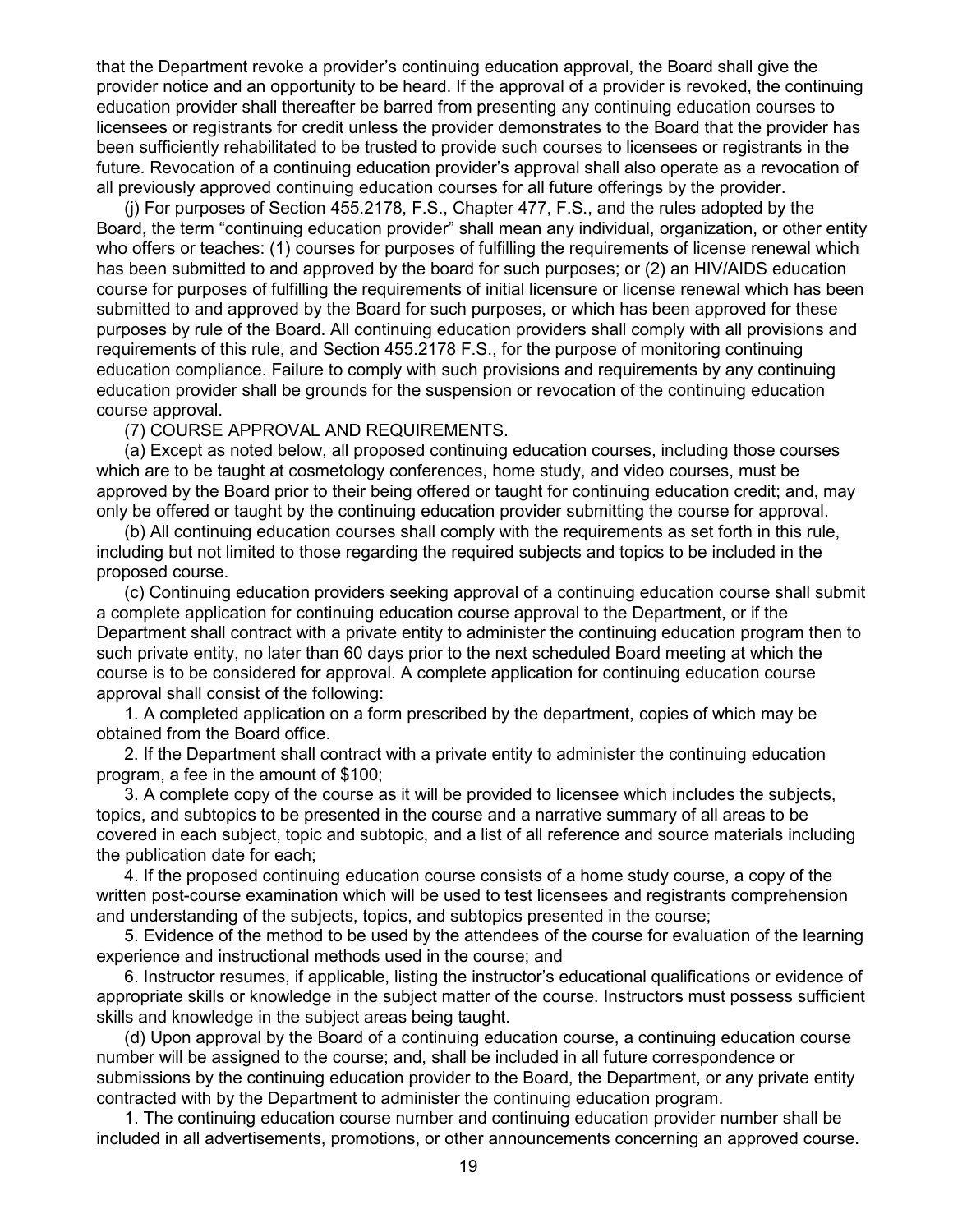2. No course shall be advertised as an approved course until the course has been approved by the Board and received a course number.

3. A course shall not be offered or credit given for hours other than what was approved by the Board.

4. A course shall not be offered other than in the manner the Board initially approved the course material.

(e) All continuing education home study courses shall include a written post-course examination which must be graded by the course provider. Post-course examinations may be open-book examinations. In order to receive continuing education credit for the course, licensees or registrants must achieve a 75% passing score on all post-course examinations,

(f) All continuing education courses shall include a method to be used by the attendees of the course for evaluation of the learning experience and instructional methods used in the course.

(g) Upon the successful completion of a continuing education course all licensees and registrants shall receive a certificate of completion for the course which shall indicate on its face all information as required by paragraph (6)(d) of this rule. One hour of credit will be awarded for each 50 minute classroom hour or for each 50 minutes of home study material.

(h) Approval of a continuing education course shall be valid for a period of two years from the date of approval by the Board. After the expiration of a continuing education course approval, the course may not be offered or taught for credit toward the required hours of continuing education; and, must be again approved by the Board prior to its being offered or taught for continuing education credit. Applications for approval of a continuing education course shall be submitted to the Department, or if the Department shall contract with a private entity to administer the continuing education program then to such private entity; and, shall contain all of the items and information required for initial approval as a continuing education course as set forth in paragraph (7)(c) of this rule.

(i) Any substantive changes regarding the information contained in the provider's application for course approval, or previously submitted by the provider to the Department or to a private entity contracted with by the Department to administer the continuing education program, shall require that the course be resubmitted for approval in accordance with this rule.

(j) At any time, the Board shall request the Department revoke the provider's approval if it finds that such approval is sought or was received by fraud or misrepresentation by the provider, that the course which is being provided fails to cover the information required by statute or this rule or Rule 61-6.015, F.A.C., or otherwise fails to meet the requirements specified in this rule, that the course significantly varies from the course proposal that was approved by the Board, or that the course provider has engaged in fraudulent behavior related to the provision of the course. Before the Board recommends that the Department revoke a continuing education provider, the Board shall give the course provider notice and an opportunity to be heard. If the Board denies or the Department revokes the approval of a continuing education provider because of the course provider's fraud or misrepresentation, then the continuing education provider shall thereafter be barred from presenting any continuing education courses to licensees or registrants for credit unless the provider demonstrates to the Board that the provider has been sufficiently rehabilitated to be trusted to provide such courses to licensees or registrants in the future.

(k) A course which constitutes a sales presentation or promotion will not be approved for continuing education credit.

*Rulemaking Authority 455.2178, 455.2179, 455.219(3), 455.2228, 477.016, 477.019(7) FS. Law Implemented 455.2178, 455.2179, 455.219(3), 455.2228, 477.019(7) FS. History–New 3-25-99, Amended 2-28-00, 7-27-00, 7-29-01, 7-1-02, 12-6- 06, 3-10-08, 3-2-10, 8-12-13.*

#### **4. Ratification of 2019-2020 Annual Regulatory Plan**

The Board voted to ratify the 2019-2020 Annual Regulatory Plan as presented in the agenda materials.

#### **V. OLD BUSINESS**